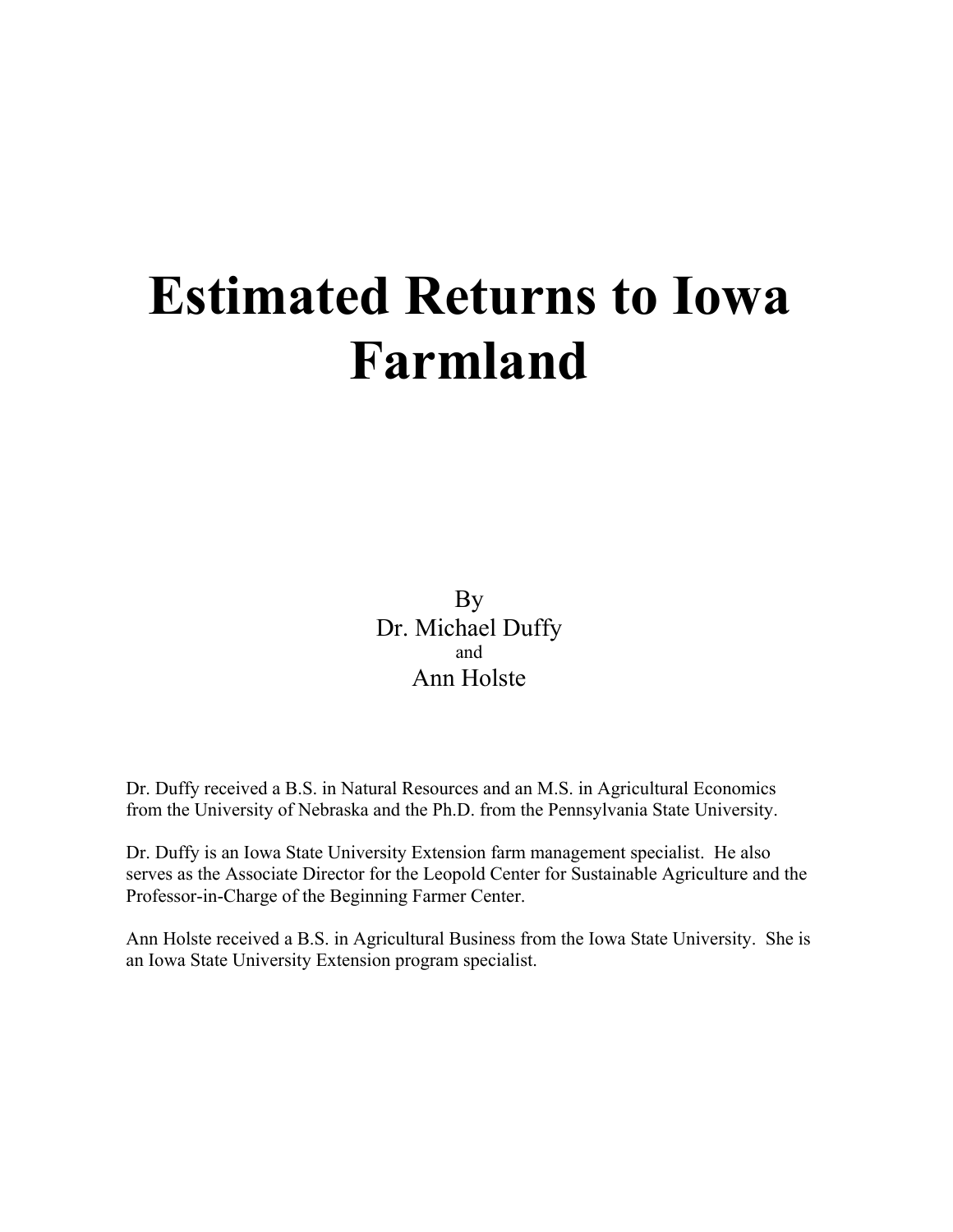#### **Estimated Returns to Iowa Farmland**

#### *Abstract*

*This paper estimates the average return to Iowa farmland is approximately 3.9 percent. For the farmer with owned land, the returns are approximately 5 percent using an average price scenario. Government programs are estimated to have significant impacts on Iowa farmland values.* 

 The value of Iowa farmland has increased dramatically over the past few years. The estimated value based on the 2003 Iowa State University Extension (ISUE) annual land value survey was \$2,275 per acre, the highest average value ever recorded in Iowa (ISUE Publication FM 1825). Other surveys show land values have continued to rise since the November 2003 survey.

 The profiles of Iowa land purchasers and owners continue to change. The 2003 land value survey asked who had purchased land over the past year and 37 percent of the purchasers were identified as investors. This was the highest percentage ever recorded in this category.

 A recent survey of Iowa farmland ownership shows that from 1982 to 2002 the percentage of land in possession of sole owners decreased from 41 to 28 percent (ISUE Publication PM 1983). Over the same time period, the amount of land held in trusts increased from 1 to 8 percent and the amount of land held as joint tenants increased from 7 to 12 percent.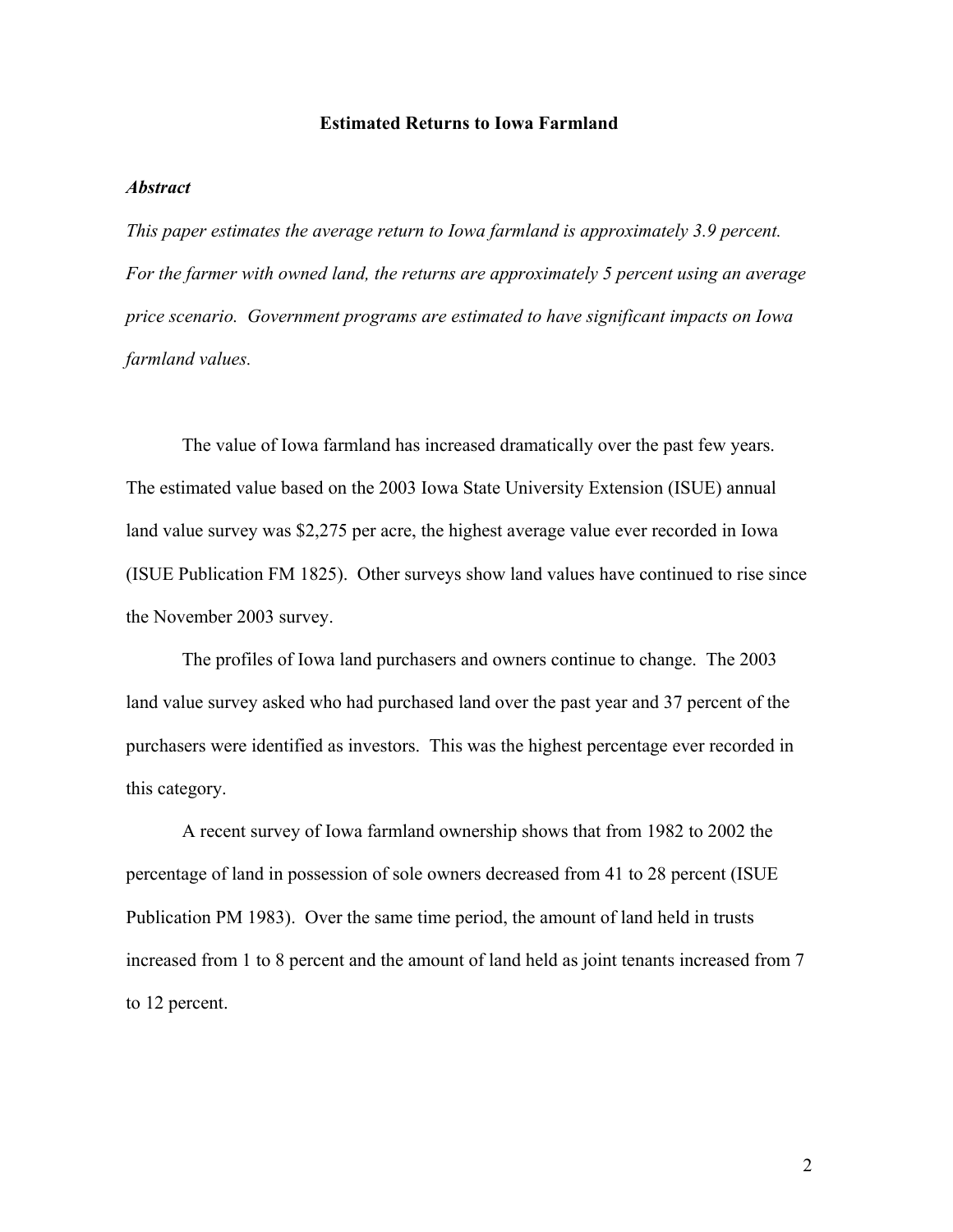When the acres in Conservation Reserve Program (CRP) and other conservation programs are excluded, the amount of land that was owner-operated decreased from 55 to 41 percent in the two decades between 1982 and 2002. The amount of land held under a cash rent arrangement increased from 21 to 40 percent over the same time period.

 Another significant change in Iowa land ownership from 1982 to 2002 occurred in the percent of land held within various age categories. In 1982, 12 percent of the land was owned by people over the age of 74, and by 2002 that percentage had increased to 24 percent. Nearly half, 48 percent, of Iowa's farmland is now owned by people over the age of 65.

 The record high level of land values, changing purchaser characteristics, and alterations in age and ownership structure all suggest that Iowa is likely to see considerable investor interest in farmland for the foreseeable future. What does this suggest for the returns to land as an investment? How does it impact farmers wishing to purchase land or secure use of this asset? The answers to these and other questions are of considerable importance to all Iowans, not just farmers. Farmland is the largest asset in farming. Using the average land value, Iowa's farmland is worth more than \$72 billion dollars.

 This paper examines the rate of return to Iowa farmland. First is an examination of the returns from an investor's point of view, and second, the estimated rate of return will be viewed from the perspective of the farmer.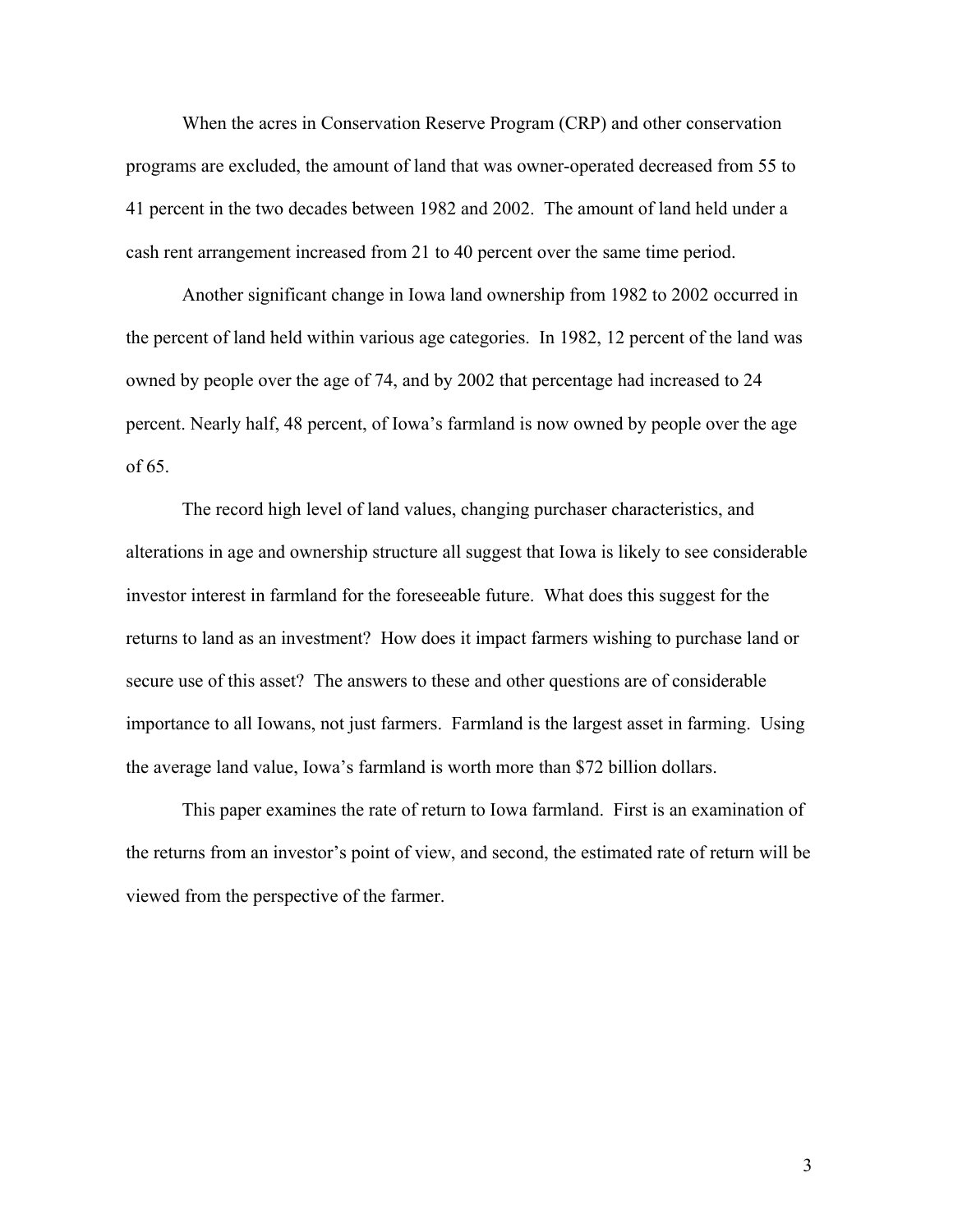#### **County Rent Return**

 Several steps, assumptions, and data sets were used to complete this analysis. The first step was to estimate the use of Iowa farmland by county, relying on data from the 2002 USDA Census of Agriculture.

The majority of Iowa's farmland (74 percent) is planted to either corn or soybeans. The county range for corn and soybean plantings is from 22 to 95 percent of all farmland. Four counties have 95 percent of their farmland in corn or soybeans. Maps showing the distribution of land uses are presented in Appendix A.

 The second step was to estimate the weighted average cash rent per county. The average rent for the various land uses (crops, hay, and pasture) came from the ISU Extension 2004 Annual Cash Rent survey (ISUE Publication FM 1851). The weighted average rent is simply the percent of farmland classed by land use times the dollar rent obtained in the rent survey. Wasteland, timberland, and land in roads, homes and buildings was not included in calculating the weighted average rent.

The value of any asset held in perpetuity is determined by:

 $V = income/capitalization rate.$ 

The capitalization rate in this formula also can be thought of as the rate of return to the asset.

The third step was to estimate the county level capitalization rate that would be associated with the rental income. The average 2002 real estate taxes per acre and a \$10 per acre management fee were subtracted from the weighted average cash rent. This result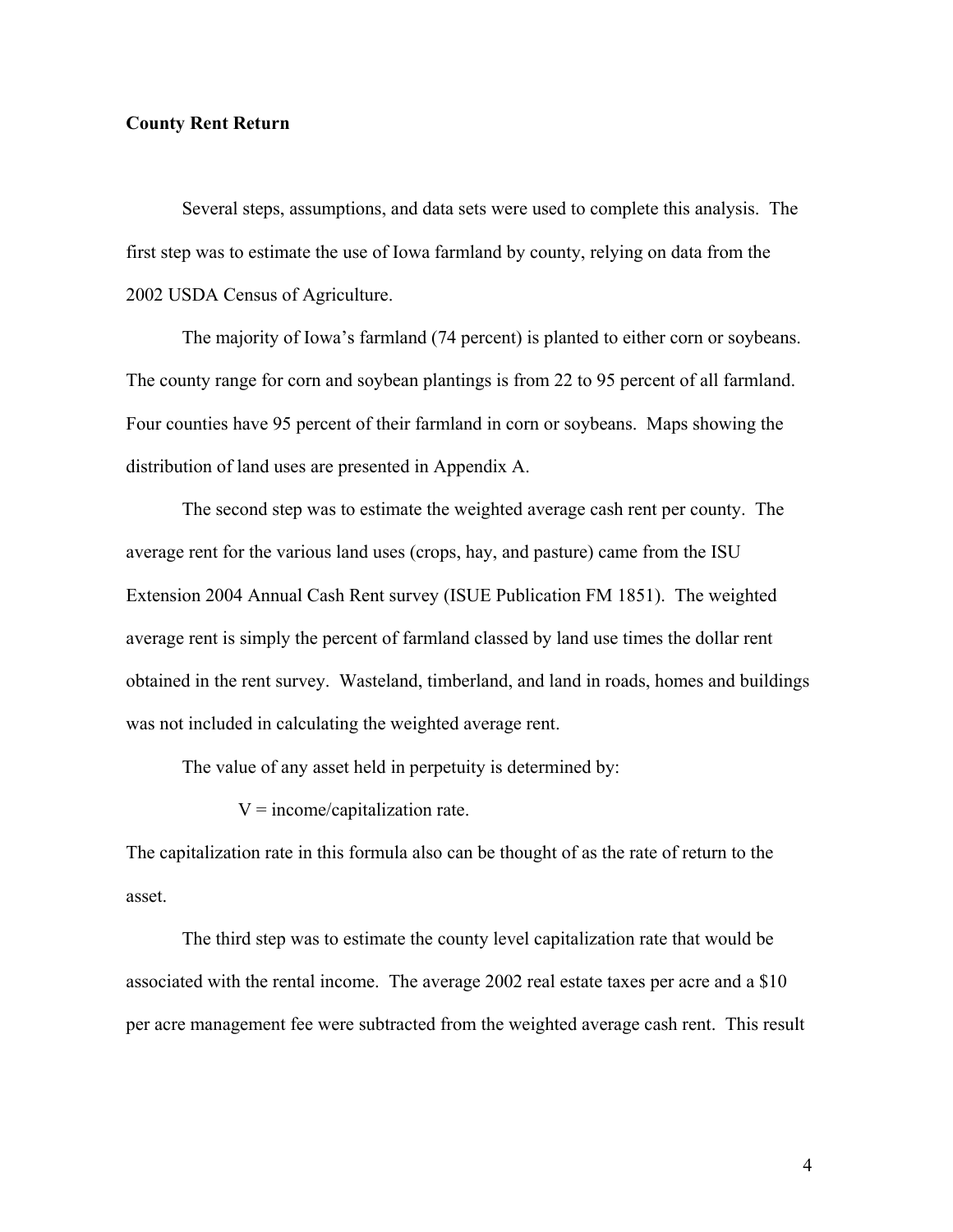was divided by the average land value as reported in the ISU Extension land value survey (ISUE Publication FM 1825).

 The 2003 weighted average capitalization rates, per county, are shown in Figure 1. The average of the county capitalization rates is 3.9 percent with county ranges from a low of 2.9 percent to a high of 5.4 percent.

#### **Return to Owner/Operators**

Estimating the returns to farmers who farm their own land is more complicated. The first step in estimating income is to determine the average yields per county using data from the USDA/Agricultural Statistics Service. Average corn and soybean yields for 1998 to 2002 were used, while (due to data availability) oat and hay figures used were the average county yields only for the past two years.

 Prices received varied by county. The first step in estimating the county prices was to determine the price in each county relative to the statewide price. Data for this step also came from the USDA/Agricultural Statistics Service for the 2002 marketing year. The reported county prices then were compared to the state price. County prices for corn ranged from 5.1 percent above the state average to 6.4 percent below. The range for soybeans was from 2.3 percent above to 2.6 percent below. Oats ranged from 10.1 percent above to 10.2 percent below the state average price. Hay price variation was not available**.** 

 Revenue equals the price times the quantity. The statewide price adjusted for county variations is used here. The quantity is the county average yield. The average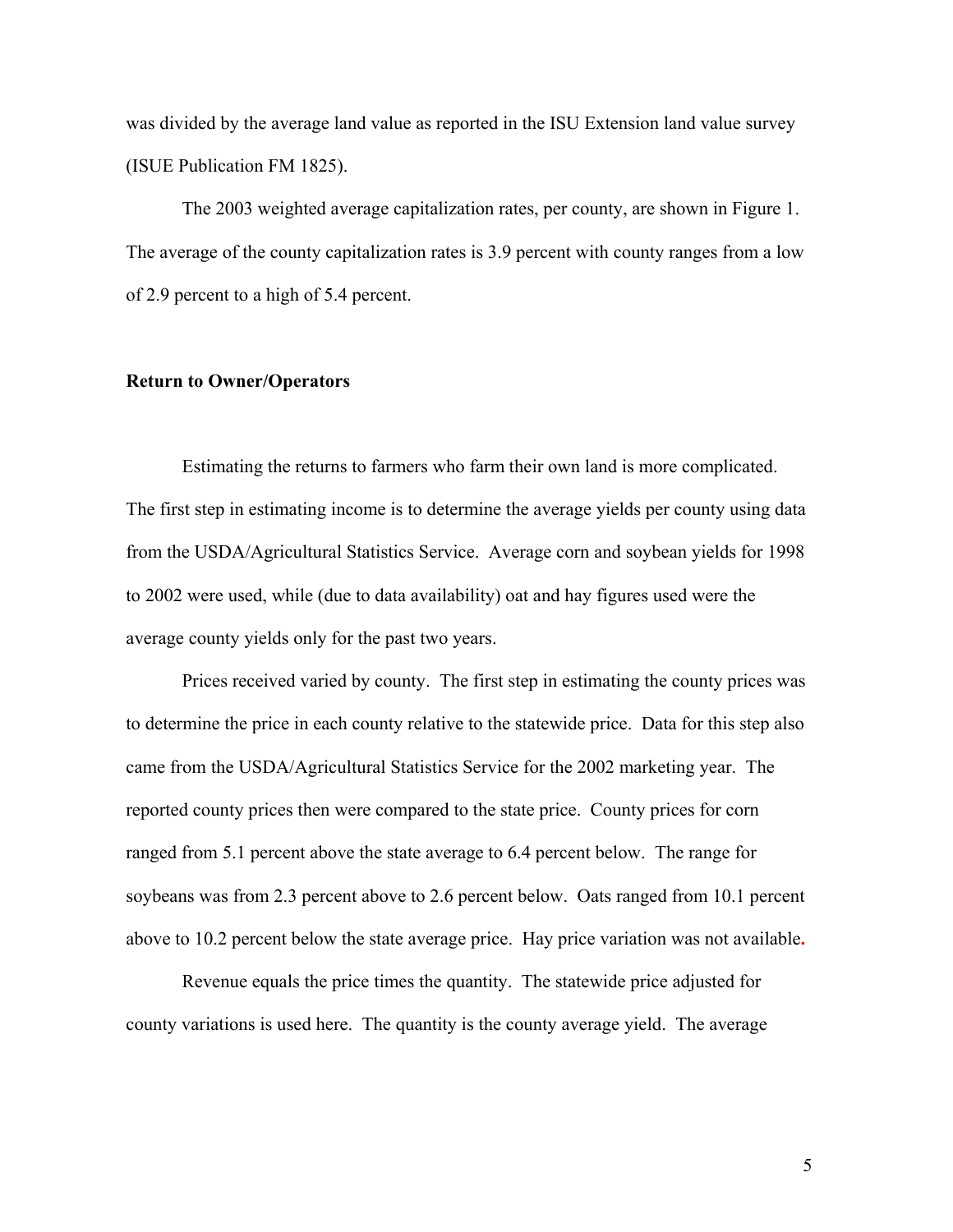pasture rent for all types of pasture is used as a proxy for revenue from pasture in the district.

Government payments are another source of income. The average government payment per acre was obtained from the Environmental Working Group web site at www.ewg.org. The payments consisted of the total county payment divided over all acres for the years 1995 through 2002. The impact of government programs will be discussed in greater detail below.

 Costs of production were obtained from the Iowa State University Extension Estimated Costs of Crop Production 2004 study (ISUE Publication FM 1712). Three levels of costs are reported for corn and soybeans and two levels are given for oats and hay. The cost per bushel used depended upon the average yield and assumed a corn/soybean rotation. Land costs were excluded as well. County yield averages from 1998 to 2002 were used to divide the counties into three groups. The yield grouping was used to reflect the different cost estimates from the ISU publication.

 Average pasture rents were used for the revenue from pasture land. No costs, except land taxes, were assumed for pasture. The oat crop also included a straw harvest. Straw was harvested as small square bales and hay was harvested as large round bales.

 The income per acre in each county was calculated as 1) the weighted average crop income, 2) plus the government payment, 3) minus non-land costs of production and real estate taxes. The weights for the percent of land in the various land use categories were the same as those used in the rental income calculations.

6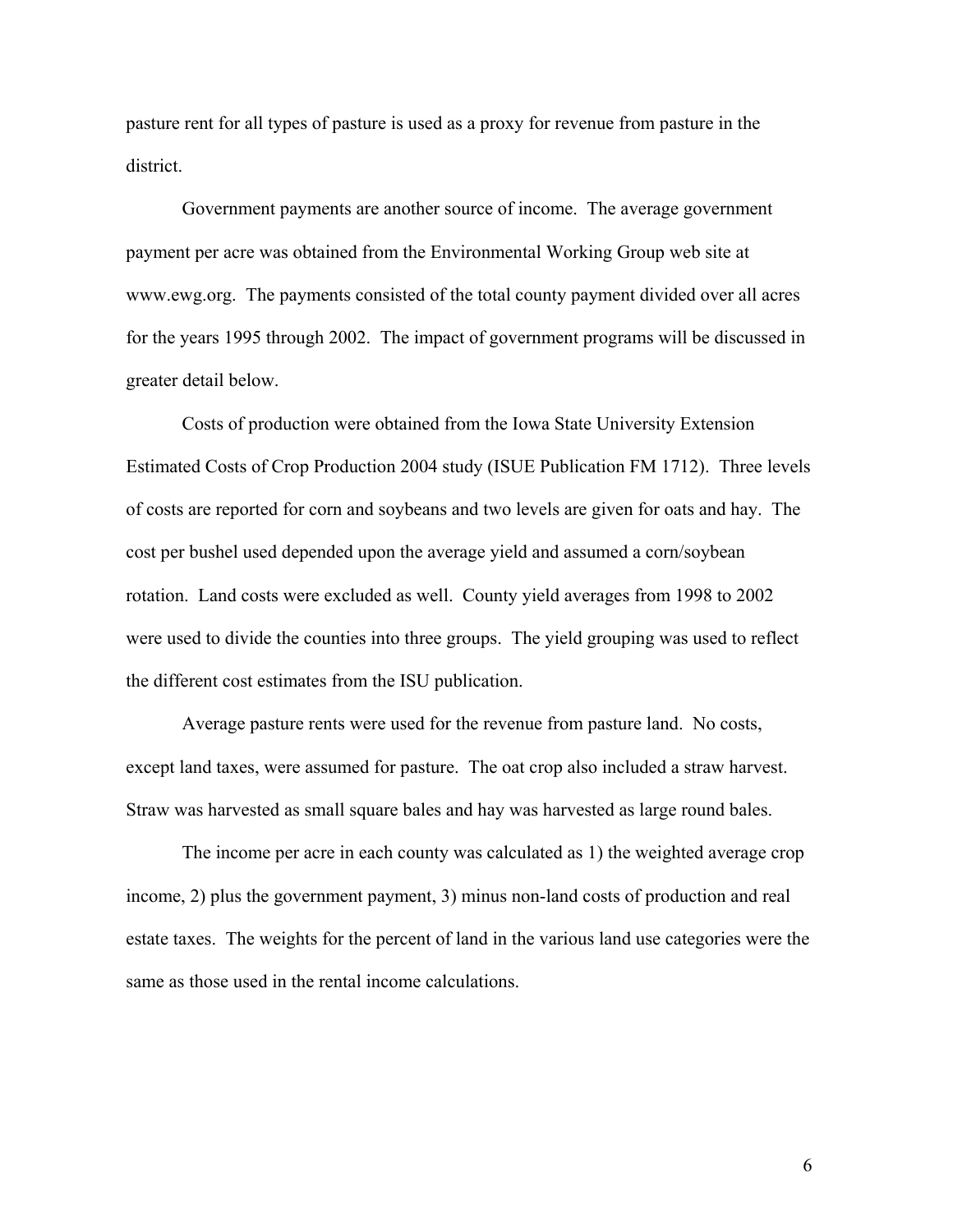Three different price scenarios were used to estimate the rate of return to farmland. High-, medium- and low-price scenarios were used to reflect possible prices for the coming year.

 Figure 2 shows the estimated income per acre using the mid-price scenario (corn \$2.45, soybeans \$5.75, oats \$1.50, hay \$95, and straw \$35). The income pattern displayed in Figure 2 is repeated regardless of the price scenario used.

 The prices used for corn, soybeans, oats and hay crops have significant influence on the rate of return for farmed land. Using a low-price scenario (corn \$2.30, soybeans \$5.30, and oats \$1.10 per bushel; and hay and straw at \$85 and \$35 per ton, respectively), the average county capitalization rate is 5 percent, with a range from 3.8 to 7.8 percent (Figure 3).

Figure 4 presents the capitalization rates using a middle-range price scenario (corn \$2.45, soybeans \$5.75, oats \$1.50, hay \$95, and straw \$35). The average capitalization rate increases to 5.9 percent, with a span from 4.6 to 9.1 percent.

Finally, with a high-price scenario (corn \$3.80, soybeans \$9.10, oats \$2.00, hay \$110, and straw \$35) as shown in Figure 5, the average of the county capitalization rates increases to 12.4 percent, ranging from 10.1 to 16.2 percent.

This calculation does not take into consideration the cost the farmer pays to acquire the land. Depending on the farm financial situation, the returns for the farmer will have to cover the purchase cost of the land until payment has been completed. Individual farmers will face different situations. Some farmers will have the land paid for and thus only need to cover their desired rate of return whereas other farmers may have to borrow. For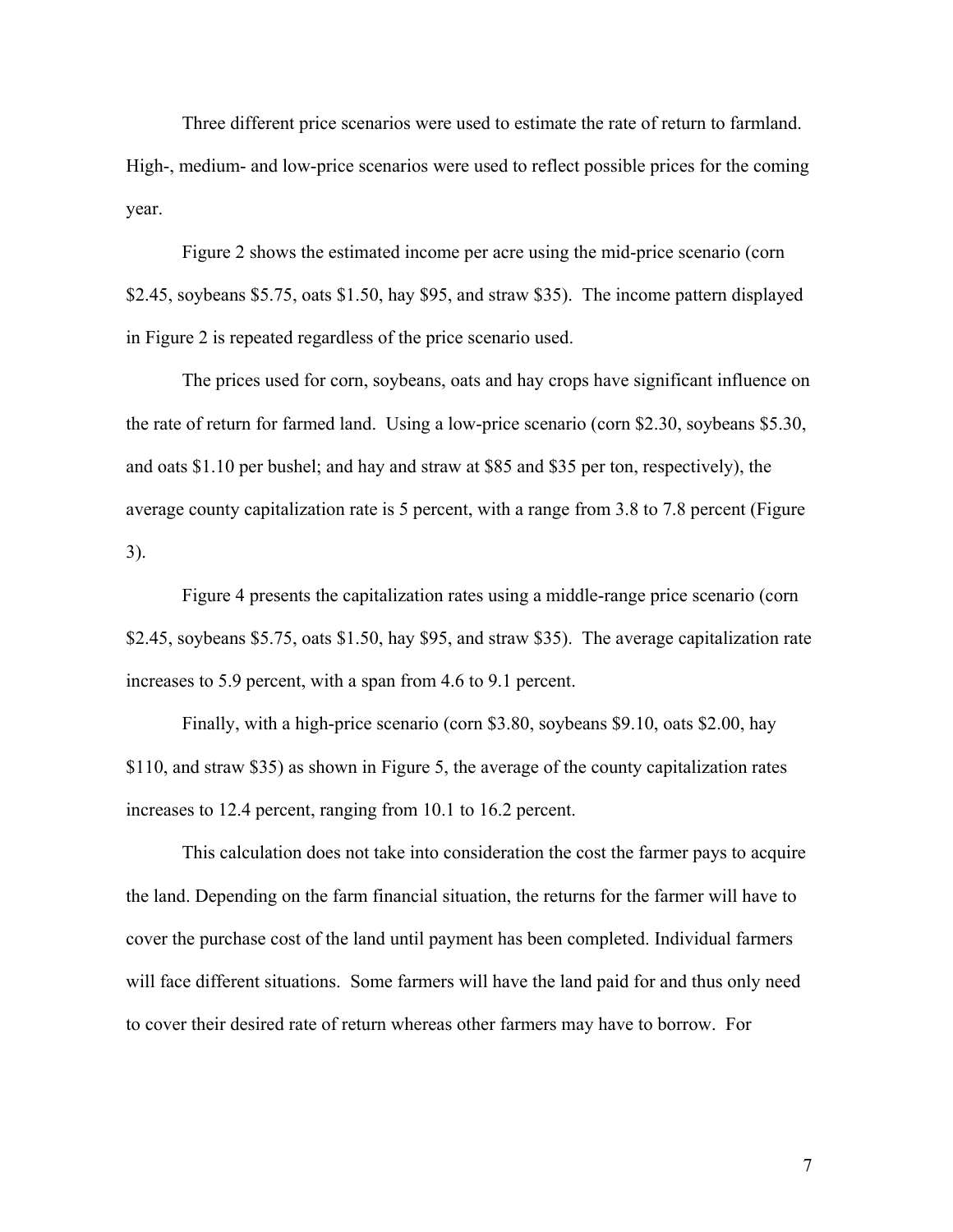farmers with debt against the land, the returns have to be enough to cover the debt or there must be additional income to cover the cost of financing.

When considering these estimated returns to the farmer, it is important to remember several factors that have not been included. As noted, the cost of the land has been omitted. For some, especially beginning farmers, this cost can be considerable. Cost of ownership should include an opportunity cost which has not been considered here.

 Another consideration is that these calculations do not include any return for the individual farmer's management or marketing skills. The costs covered end at the farm gate. There also will be delivery costs, but more importantly the farmers should expect some return for their management and marketing efforts. It is not possible to determine these figures in an aggregate sense but they need to be considered when evaluating the estimated returns.

 A final consideration that was not estimated here is a return to risk. Farmers have insurance available but there are production risks that still need to be considered. All of these factors need to be accounted for when evaluating returns to farmland for the farmer.

#### **Government Programs**

U.S. government programs have provided significant support for farm income in Iowa. As such, they directly influence the rate of return to the land through expected income.

 Figure 6 shows the average direct government payment per acre by county in Iowa. This data for the years 1995 through 2002 comes from the Environmental Working Group.

8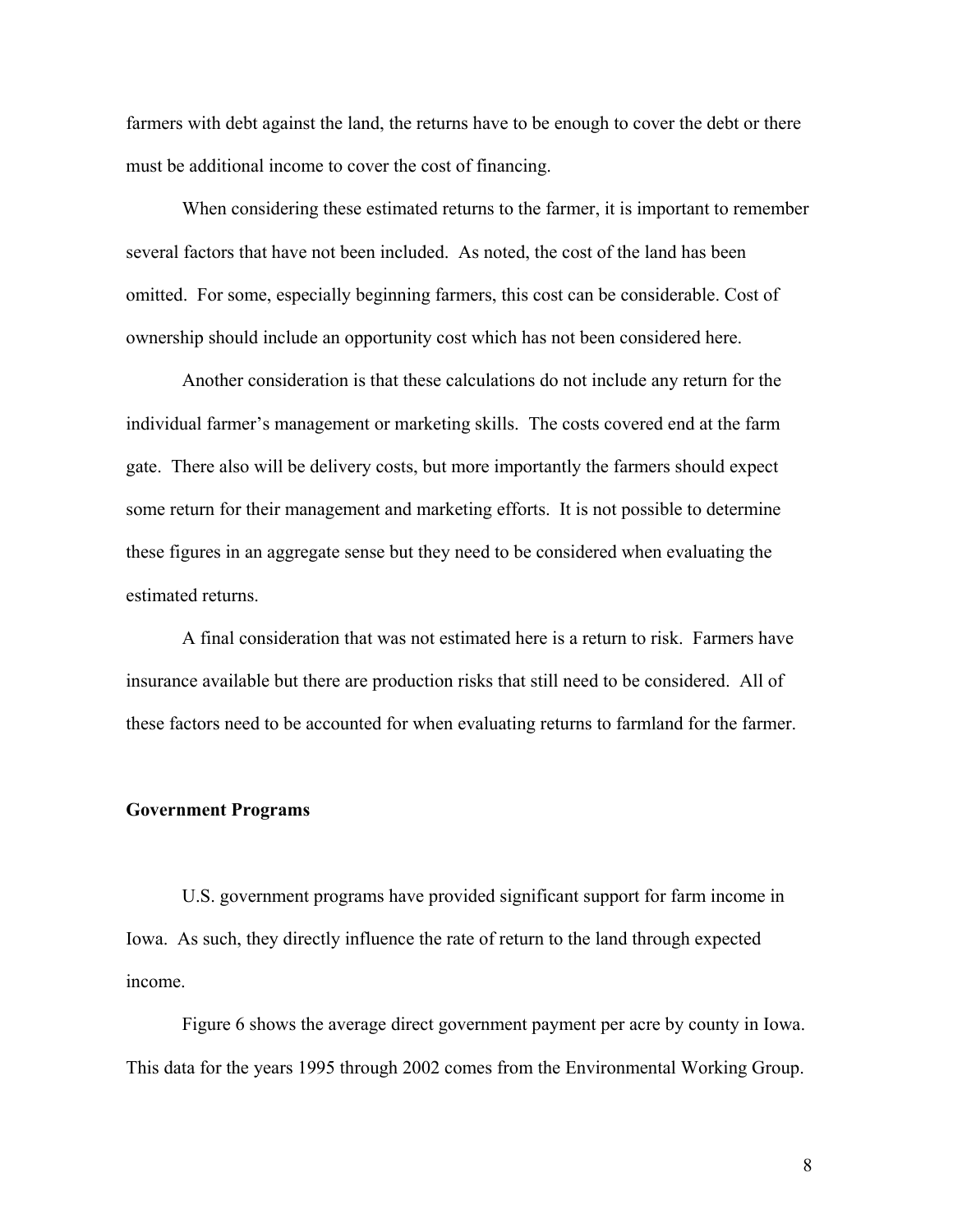Figure 6 shows the total payments divided by the county's total farmland acres to reflect what the average per acre payment.

 The best approach or way to handle government payments for our purpose is problematic. The payments are made for the major program crops while hay and other acres do not receive government payments. It was decided to divide the government payments over all acres because the land values that are used are reflective of all farmland acres, not just the cropland. Trying to allocate the total payment just to the crop acres would have added an unnecessary degree of complication and it was not possible to totally allocate the payments in a satisfactory manner.

 A frequently asked question is how the government payments have affected land values. If we assume that the average payments from 1995 to 2002 were factored into the bid for land, we can estimate the potential impact by taking the average government payments per county and capitalizing them at the rates estimated in Figure 1. Dividing the resulting value by the average land value produces the estimated portion of the land value coming from the government (Figure 7). For example, the statewide estimate of the government payments per acre is \$40.08. Capitalizing that amount by the average capitalization rate of 3.93 percent gives an estimated value of \$1,020/acre in government payments. This is 45 percent of the reported average land value from the ISU land value survey.

 This does not mean that if the government programs were ended land values would drop by 45 percent. There are too many other adjustment factors that would continue to influence the percentage change if the federal aid programs were discontinued. The level of government payments varies by year depending on the commodity prices. Higher prices

9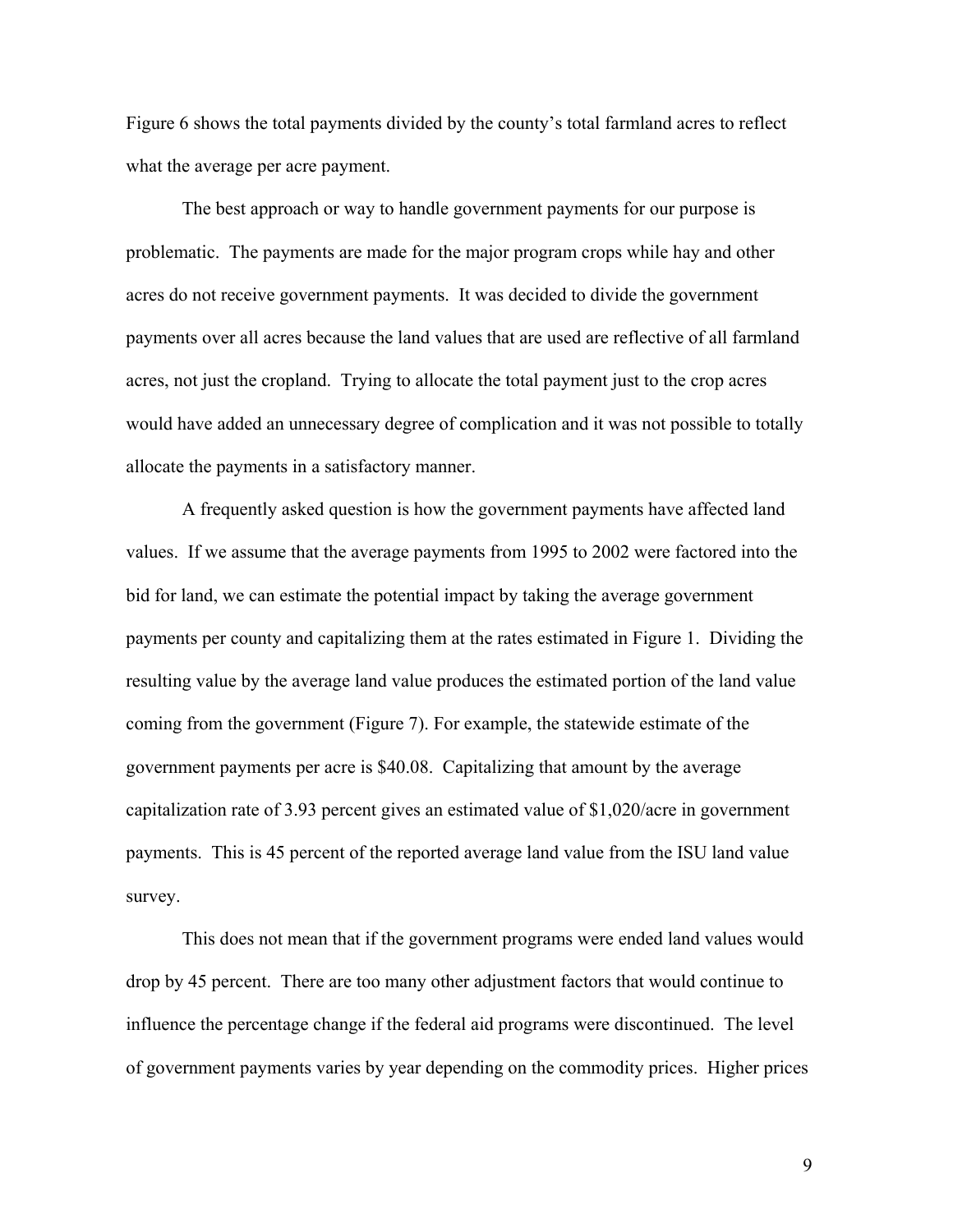mean lower government payments and vice versa. The government payments do, however, provide a floor for the income per acre and that will be factored into the land values.

More than likely land values would not decline by 45 percent. However, there would be adjustments that would decrease land values, but how much lower they would go cannot be estimated with certainty. The 45 percent estimate is a reasonable proxy and does show the extent to which government payments influence land values. In 2000 the U.S. Department of Agriculture reported that "Farm commodity program payments have the highest proportional effects in the Heartland, accounting for 24 percent of the market value of farmland."

#### **Discussion**

 One of the major concerns with ever-higher land values and rent increases is the impact on beginning farmers. Higher prices can force them to borrow more to maintain their position or even eliminate their chances of entering agriculture.

 Higher land values increase the net worth of those owning land, but the higher land values also lead to rising rents which increase the costs of production. Based on the 2002 Census of Agriculture, 55 percent of Iowa farmers farm only land they own. In total just over half, 51 percent, of all Iowa farmland is rented.

 There is no certainty in the future of farming. However, the recent upsurge in land values does not show signs of abating at any time soon. The estimated returns presented here provide some understanding of what is happening. The returns to farmland look attractive relative to other investments.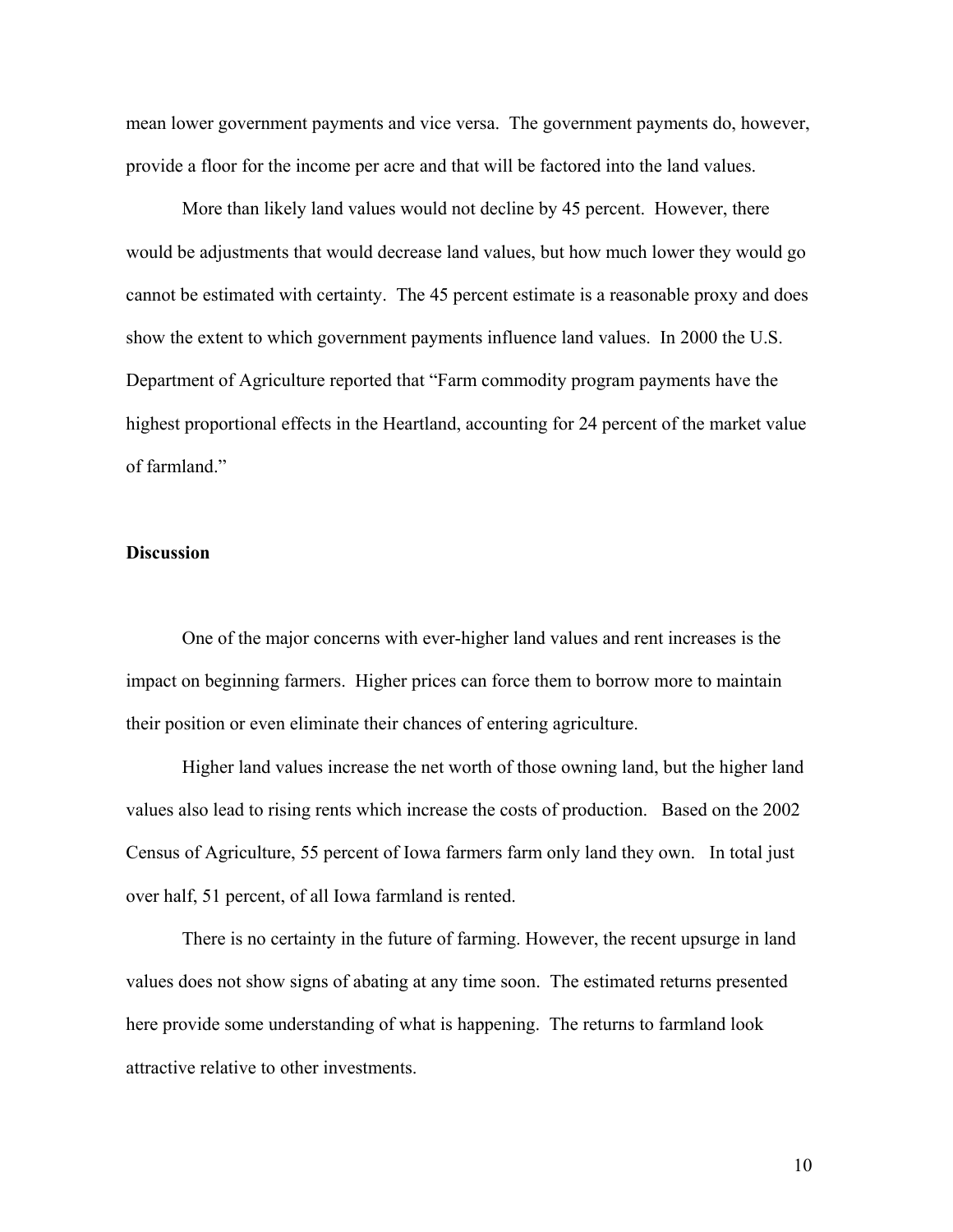Stock market performance, government programs, and interest rates will exert considerable influence on Iowa land values over the next year or so. How long values will continue to increase and whether or not land values will drop will be determined in large part by these factors.

 In spite of the uncertainty, Iowa land ownership and rental arrangements will be changing in the near future. Almost half, 48 percent, of Iowa's land is owned by people over the age of 65 and almost a quarter, 24 percent, is owned by people over the age of 75. This means there will be a significant amount of farmland changing hands over the next few years. It remains to be seen whether or not this land comes on the open market for sale. Regardless of how or to whom the land is transferred, there will be an impact on land values. Iowa land values and the returns to Iowa farmland will remain as a topic of keen interest for many years to come.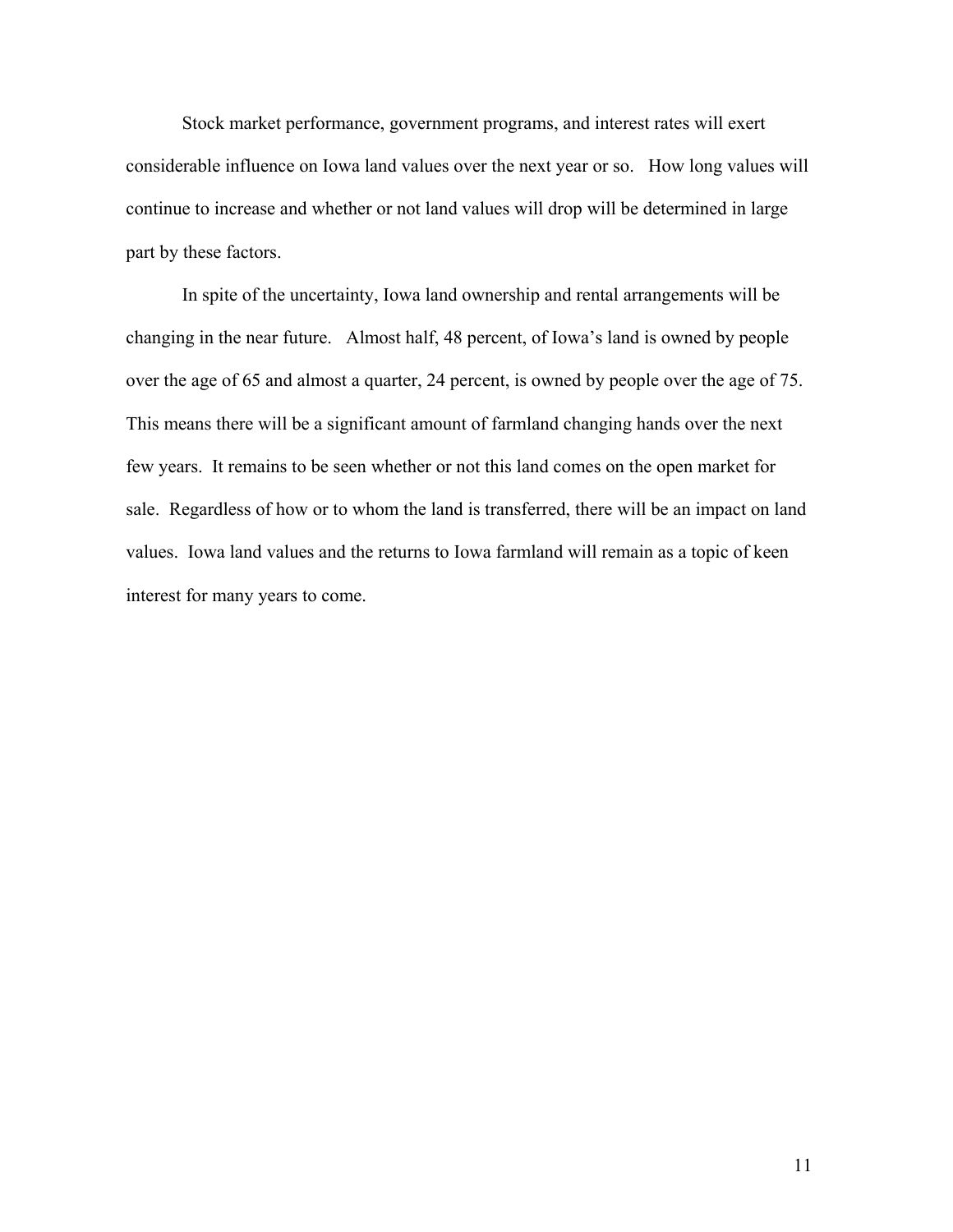#### **References**

- Duffy, Michael, and Darnell Smith. "2003 Iowa Farmland Value Survey." ISU Cooperative Extension Service, FM 1825. 2003.
- Duffy, Michael, and Darnell Smith. "Estimated Costs of Crop Production in Iowa." ISU Cooperative Extension Service, FM 1712. 2003.
- Duffy, Michael, et al. "Farmland Ownership and Tenure in Iowa 1982-2002: A Twenty-Year Perspective ." ISU Cooperative Extension Service, PM 1983. 2004
- Edwards, William, and Darnell Smith. "Cash Rental Rates for Iowa." ISU Cooperative Extension Service, FM 1851. 2004
- Farm Subsidy Database. Environmental Working Group. 2003. <http://www.ewg.org/farm/>
- 2002 Census of Agriculture. USDA National Agricultural Statistics Services. 2002. <http://www.nass.usda.gov/census/>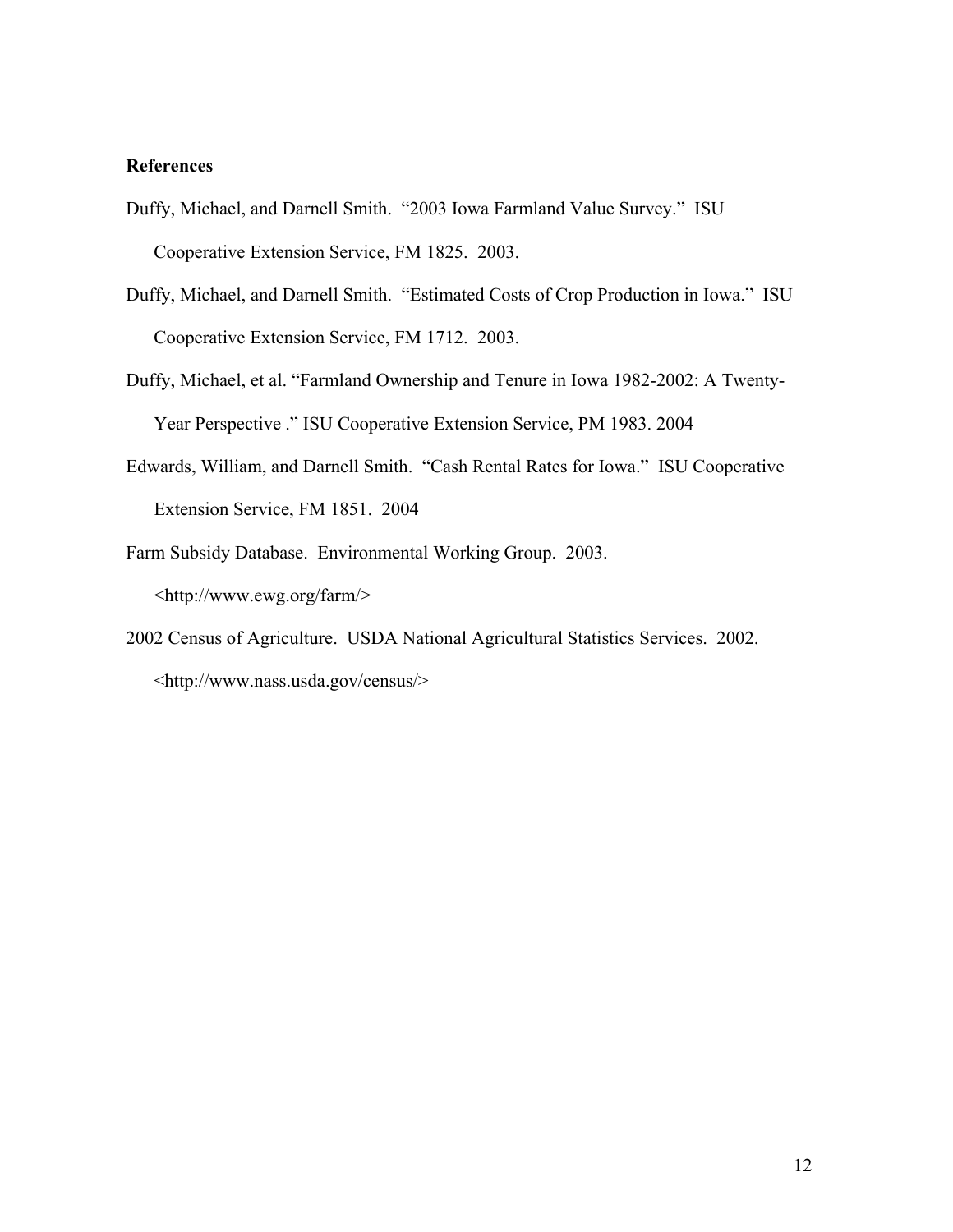## **Figures**



## **Figure 1: 2003 Weighted Rental Capitalization Rate**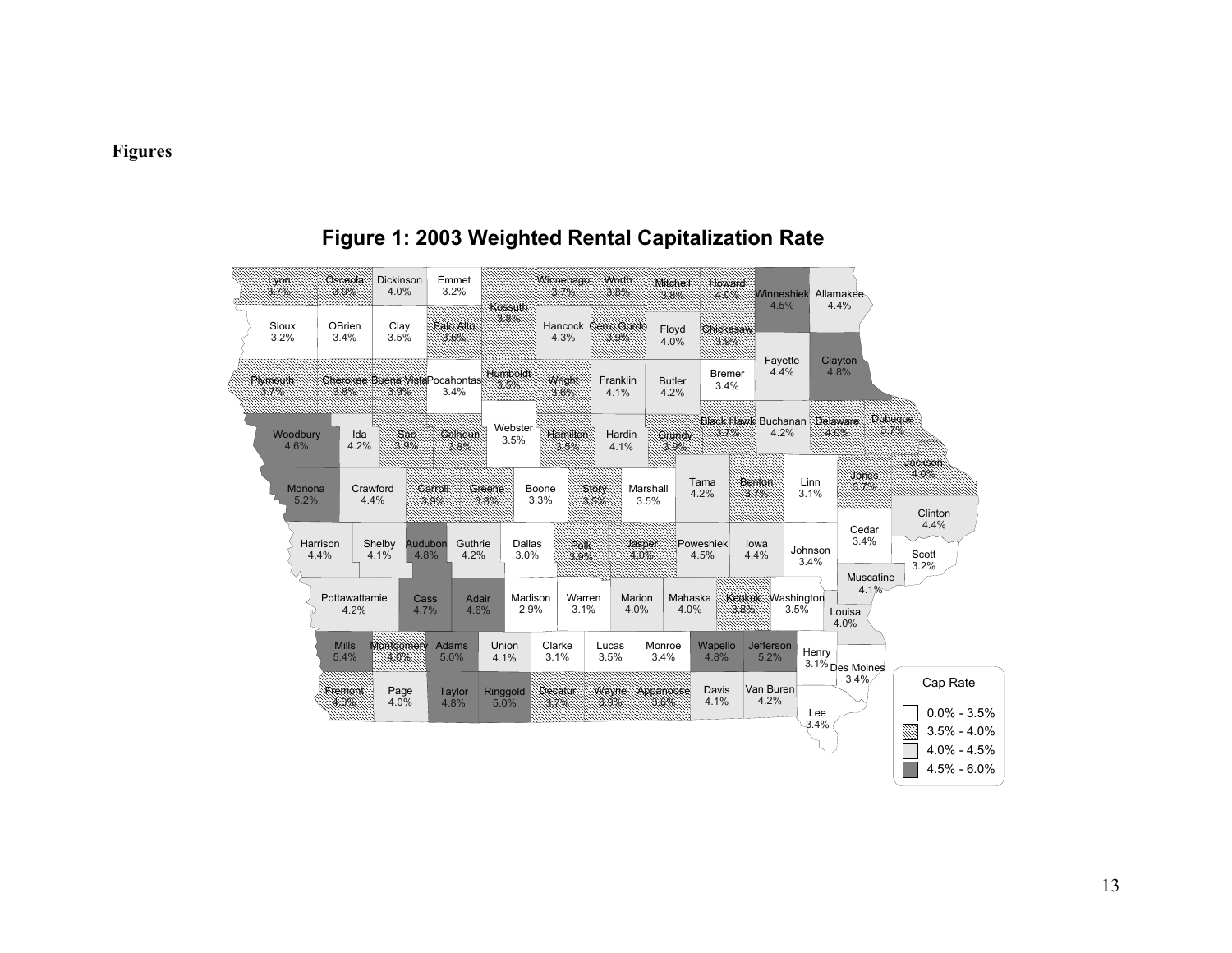

# **Figure 2: Average Net Income per Acre at Mid Prices**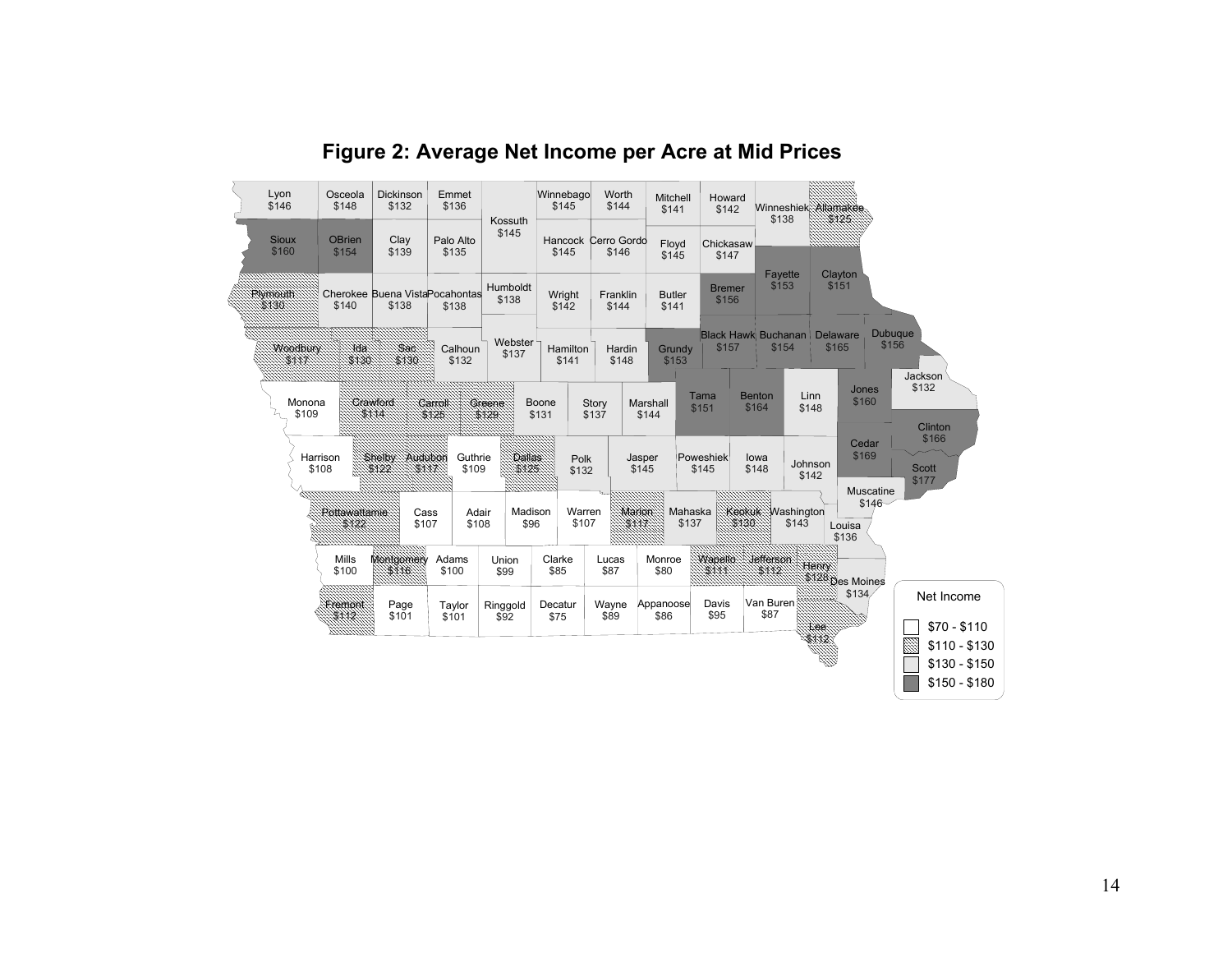### **Figure 3: Income Capitalization Rate with \$2.30 Corn and \$5.30 Soybeans**

| <u>   phy phpy</u><br>Sioux<br>OBrien<br>Clay<br>Hancock<br>ette 1666 lette<br>Floyd<br>Chickasaw<br>4.5%<br>4.4%<br>4.5%<br>5.1%<br>5.4%<br>5.5%<br>Clayton<br>Fayette<br>5.8%<br>6.1%<br>Humboldt<br><b>Bremer</b><br>Plymouth<br>Wright<br>Cherokee Buena Vista Pocahontas<br>19999999<br>Butter<br>4.4%<br>5.0%<br>4.3%<br>5.0%<br>4.2%<br>4.3%<br>4.2%<br>47889<br>Dubuque<br>Black Hawk Buchanan<br>Delaware<br>Webster<br>4.9%<br>#289<br>5.2%<br>5.5%<br><b>MAGGGGGGY</b><br>Sac<br>Ida<br>Calhoun<br>Hamilton<br>Hardin<br>Grundy<br>4.1%<br>4.3%<br>5.1%<br>4.1%<br>4.0%<br>4.1%<br>4.2%<br>Jackson<br>5.4%<br>Jones<br>Tama<br>Linn<br><b>Benton</b><br>5.2%<br>Crawford<br>Monona<br>Boone<br>Carroll<br>Greene<br>Story<br>Marshall<br>5.5%<br>5.1%<br>4.3%<br>4.3%<br>3.8%<br>4.2%<br>3.9%<br>4.0%<br>4.3%<br>Clinton<br>5.3%<br>56662<br>Harrison<br>Audubon<br>Dallas<br>Poweshiek<br><b>Notishe</b><br>Jasper<br>lowa<br>Guthnie.<br>Polk<br>Johnson<br>5.0%<br>4.3%<br>4.0%<br>6.3%<br>5.4%<br>6.1%<br>Scott<br><b>479.8%</b><br>264<br>4.5%<br>4.5%<br>4.1%<br>Muscatine<br>4.9%<br><b>Rottewattemple</b><br><b>Mashhont</b><br>Warren<br>Marion<br>Mahaska<br>Keokuk<br>Adair<br>hóéibísh<br>09,98<br>6.1%<br>4.3%<br>5.5%<br>6.0%<br>5.5%<br>Louisa<br>5.4%<br><b>Jefferson</b><br>Mills<br>Wapello<br>Adams<br>Union<br>Montgomery<br>Clarke<br>Monroe<br>Lucas<br>kjelack<br>4.3%<br>6.3%<br>5.6%<br>5.6%<br>5.5%<br>6.1%<br>6.5%<br>5.4%<br>5.6%<br>iSes Moines<br>4.5%<br>Cap Rate<br>Van Buren<br><b>Davis</b><br>Appanoose<br>Whathar.<br>Wayne<br>Ringgold<br>Rage<br>Taylor<br>Decatur | 19614 | Osceola<br>4.9% | Dickinson<br>4.9% | Emmet<br>4.3% |         | Winnebago<br>5.2% | Worth<br>5.5% | Mitchell<br>4.9% | Howard<br>6.2% | Winneshiek<br>6.1% | Allamakee<br>6.5% |                                                   |
|---------------------------------------------------------------------------------------------------------------------------------------------------------------------------------------------------------------------------------------------------------------------------------------------------------------------------------------------------------------------------------------------------------------------------------------------------------------------------------------------------------------------------------------------------------------------------------------------------------------------------------------------------------------------------------------------------------------------------------------------------------------------------------------------------------------------------------------------------------------------------------------------------------------------------------------------------------------------------------------------------------------------------------------------------------------------------------------------------------------------------------------------------------------------------------------------------------------------------------------------------------------------------------------------------------------------------------------------------------------------------------------------------------------------------------------------------------------------------------------------------------------------------------------------------------------------------------------------------------------------|-------|-----------------|-------------------|---------------|---------|-------------------|---------------|------------------|----------------|--------------------|-------------------|---------------------------------------------------|
|                                                                                                                                                                                                                                                                                                                                                                                                                                                                                                                                                                                                                                                                                                                                                                                                                                                                                                                                                                                                                                                                                                                                                                                                                                                                                                                                                                                                                                                                                                                                                                                                                     |       |                 |                   |               | 1408800 |                   |               |                  |                |                    |                   |                                                   |
|                                                                                                                                                                                                                                                                                                                                                                                                                                                                                                                                                                                                                                                                                                                                                                                                                                                                                                                                                                                                                                                                                                                                                                                                                                                                                                                                                                                                                                                                                                                                                                                                                     |       |                 |                   |               |         |                   |               |                  |                |                    |                   |                                                   |
|                                                                                                                                                                                                                                                                                                                                                                                                                                                                                                                                                                                                                                                                                                                                                                                                                                                                                                                                                                                                                                                                                                                                                                                                                                                                                                                                                                                                                                                                                                                                                                                                                     |       |                 |                   |               |         |                   |               |                  |                |                    |                   |                                                   |
|                                                                                                                                                                                                                                                                                                                                                                                                                                                                                                                                                                                                                                                                                                                                                                                                                                                                                                                                                                                                                                                                                                                                                                                                                                                                                                                                                                                                                                                                                                                                                                                                                     |       |                 |                   |               |         |                   |               |                  |                |                    |                   |                                                   |
|                                                                                                                                                                                                                                                                                                                                                                                                                                                                                                                                                                                                                                                                                                                                                                                                                                                                                                                                                                                                                                                                                                                                                                                                                                                                                                                                                                                                                                                                                                                                                                                                                     |       |                 |                   |               |         |                   |               |                  |                |                    |                   |                                                   |
|                                                                                                                                                                                                                                                                                                                                                                                                                                                                                                                                                                                                                                                                                                                                                                                                                                                                                                                                                                                                                                                                                                                                                                                                                                                                                                                                                                                                                                                                                                                                                                                                                     |       |                 |                   |               |         |                   |               |                  |                |                    |                   |                                                   |
|                                                                                                                                                                                                                                                                                                                                                                                                                                                                                                                                                                                                                                                                                                                                                                                                                                                                                                                                                                                                                                                                                                                                                                                                                                                                                                                                                                                                                                                                                                                                                                                                                     |       |                 |                   |               |         |                   |               |                  |                |                    |                   |                                                   |
| 66                                                                                                                                                                                                                                                                                                                                                                                                                                                                                                                                                                                                                                                                                                                                                                                                                                                                                                                                                                                                                                                                                                                                                                                                                                                                                                                                                                                                                                                                                                                                                                                                                  |       |                 | 484               | 6.0%          | 7.8%    | 6.8%              | 6.3%          | 6.8%             | 6.6%           | 5.4%               |                   | $3.8\% - 4.5\%$                                   |
| ▧                                                                                                                                                                                                                                                                                                                                                                                                                                                                                                                                                                                                                                                                                                                                                                                                                                                                                                                                                                                                                                                                                                                                                                                                                                                                                                                                                                                                                                                                                                                                                                                                                   |       |                 |                   |               |         |                   |               |                  |                |                    |                   | 4.5% - 4.9%<br>$4.9\% - 5.5\%$<br>$5.5\% - 7.8\%$ |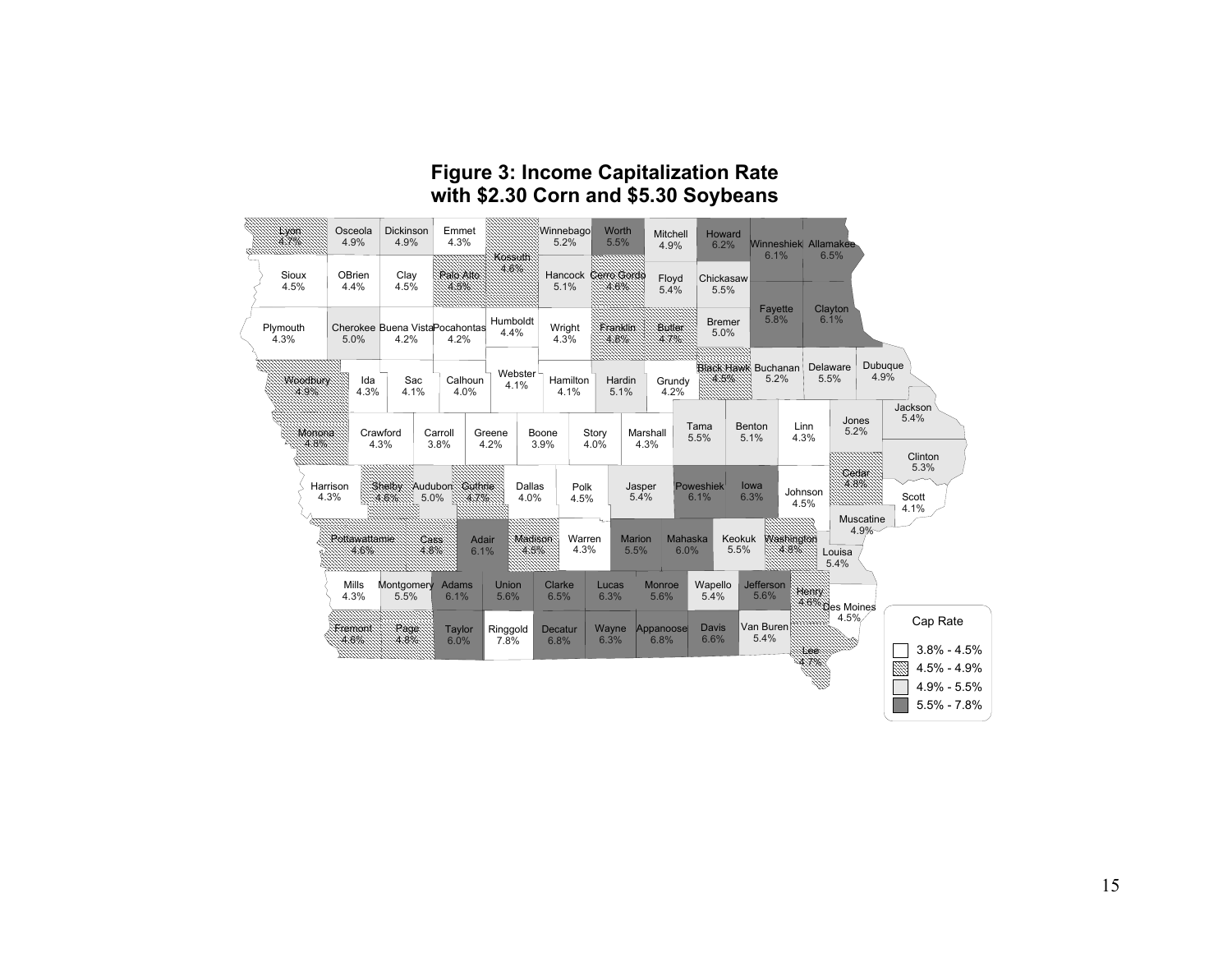## **Figure 4: Income Capitalization Rate with \$2.45 Corn and \$5.75 Soybeans**

| 4641             | Osceola<br>5.8%                                | Dickinson<br>5.8%                       | Emmet<br>5.0%                                                                   |                                                | Winnebago<br>6.1%                 | Worth<br>6.5%                                     | Mitchell<br>5.8%                           | Howard<br>7.3%                                      | Winneshiek<br>7.2%                           | Allamakee<br>7.6%                                                                          |                                                            |
|------------------|------------------------------------------------|-----------------------------------------|---------------------------------------------------------------------------------|------------------------------------------------|-----------------------------------|---------------------------------------------------|--------------------------------------------|-----------------------------------------------------|----------------------------------------------|--------------------------------------------------------------------------------------------|------------------------------------------------------------|
| 9999.<br>Siste   | OBrien<br>5.1%                                 | 160)<br>1800                            | 1891416169                                                                      | 9993010.<br>  AXXXII                           | Hancock<br>5.9%                   | 19499/9648                                        | Floyd<br>6.3%                              | Chickasaw<br>6.4%                                   |                                              |                                                                                            |                                                            |
| Plymouth<br>5.1% | 5.8%                                           | Cherokee Buena Vista Pocahontas<br>5.0% | 5.0%                                                                            | Humboldt<br>5.2%                               | Wright<br>5.1%                    | /Addition/                                        | Butlet                                     | <b>Bremer</b><br>5.9%                               | <b>Fayette</b><br>6.7%                       | Clayton<br>7.1%                                                                            |                                                            |
| Woodbury<br>5.7% | Ida<br>5.1%                                    | Sac<br>4.8%                             | Calhoun<br>4.7%                                                                 | Webster<br>4.9%                                | Hamilton<br>4.9%                  | Hardin<br>5.9%                                    | Grundy<br>4.9%                             | 2389.                                               | <b>Black Hawk</b> Buchanan<br>6.0%           | Delaware<br>6.4%                                                                           | Dubuque<br>5.7%                                            |
|                  | ishohom<br>Harrison<br>5.2%<br>eshikhikhikhish | Crawford<br>5.2%<br>: Adheidh<br>6,8%   | Carroll<br>4.6%<br>Audubon<br>Guthine,<br>5.9%<br>Adair<br>Cass<br>5.7%<br>7.3% | Greene<br>5.0%<br>Dallas<br>4.7%<br>maaloisiva | Boone<br>4.6%<br>Warren<br>5.0%   | Story<br>4.8%<br>Jasper<br>6.3%<br>Marion<br>6.5% | Marshall<br>5.1%<br>Mahaska<br>7.0%        | Tama<br>6.4%<br>Poweshiek<br>7.1%<br>Keokuk<br>6.3% | Benton<br>5.9%<br>lowa<br>7.3%<br>hotoninasy | Jones<br>Linn<br>6.0%<br>5.0%<br>16994<br>100466660<br>Muscatine<br>5.8%<br>Louisa<br>6.3% | Jackson<br>6.2%<br>Clinton<br>6.1%<br>Scott<br>4.8%        |
|                  | 湖波<br>Montest.                                 | Montgomery<br>6.5%<br>Rage.             | <b>Adams</b><br>7.2%<br>Taylor<br>7.1%                                          | Union<br>6.6%<br>Ringgold<br>9.1%              | Clarke<br>7.6%<br>Decatur<br>8.0% | Lucas<br>7.3%<br>Wayne<br>7.4%                    | <b>Monroe</b><br>6.6%<br>Appanoose<br>7.9% | Wapello<br>6.3%<br><b>Davis</b><br>7.8%             | Jefferson<br>6.6%<br>Van Buren<br>6.4%       | <b>RAMANA SANAHA.</b><br>RAMANA SANAHA P<br>ee.                                            | Cap Rate<br>$4.6\% - 5.2\%$                                |
|                  |                                                |                                         |                                                                                 |                                                |                                   |                                                   |                                            |                                                     |                                              |                                                                                            | ▧<br>$5.2\% - 5.7\%$<br>$5.7\% - 6.5\%$<br>$6.5\% - 9.1\%$ |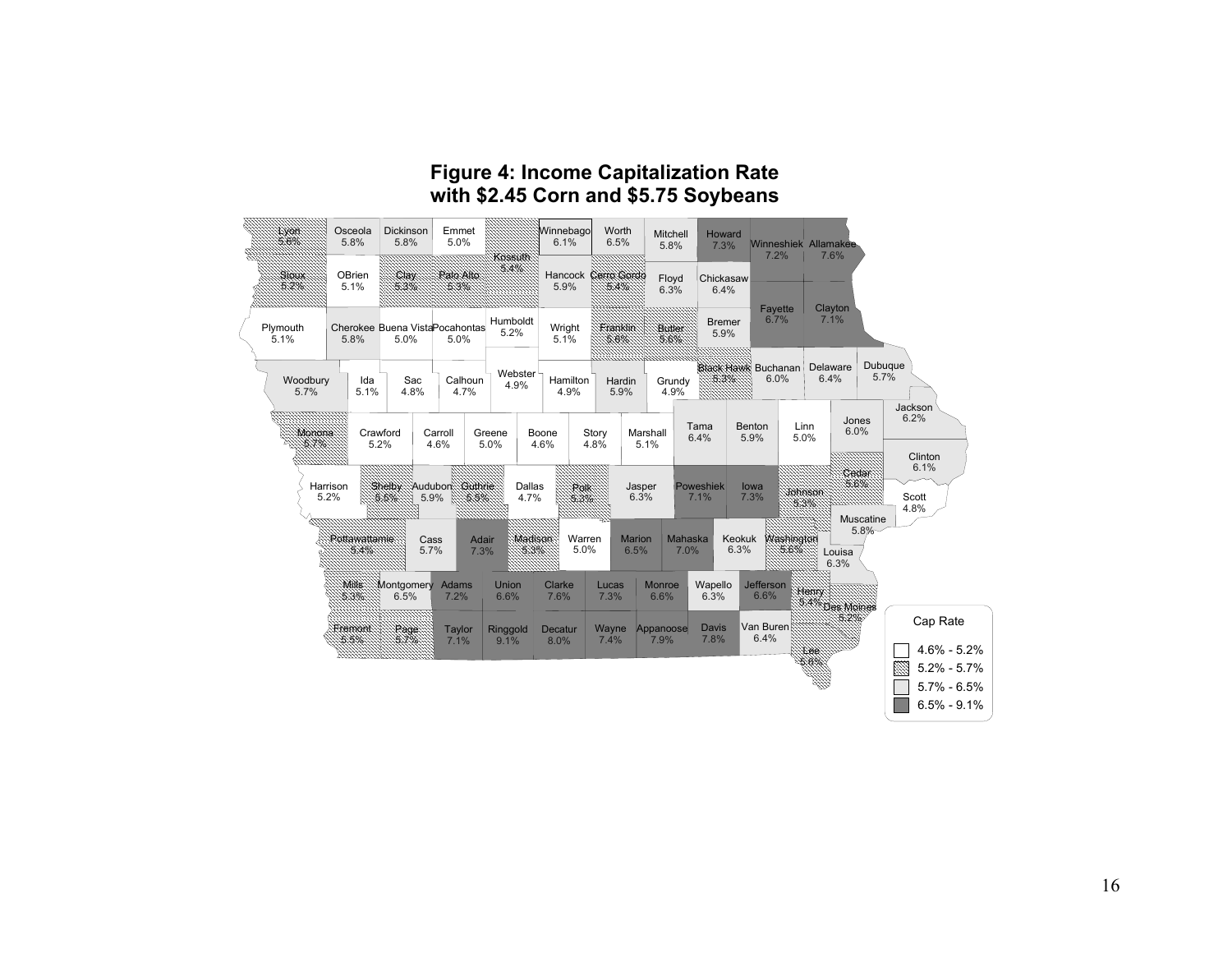## **Figure 5: Income Capitalization Rate with \$3.80 Corn and \$9.10 Soybeans**

| 464               | Osceola<br>12.6%       | Dickinson<br>12.8%                  | Emmet<br>10.9%         |                   | Winnebago<br>13.2%      | Worth<br>14.1%       | Mitchell<br>12.9%      | Howard<br>15.4%        | <b>Winneshiek</b><br>14.2%   | Allamakee<br>13.5% |                                                 |
|-------------------|------------------------|-------------------------------------|------------------------|-------------------|-------------------------|----------------------|------------------------|------------------------|------------------------------|--------------------|-------------------------------------------------|
| <b>Hillips</b>    | 1661186                | offix)                              | /6104/6169             | <b>Rossom</b>     | <b>Hancock</b><br>13.0% | 661607/66198<br>4798 | Floyd<br>13.8%         | Chickasaw<br>13.4%     |                              |                    |                                                 |
| Plymouth<br>11.0% | Cherokee<br>12.2%      |                                     | Buena Weterspeakontest | Abylolytilik      | 106600.<br>SKAR         | Franklin<br>12.3%    | <b>Butler</b><br>12.2% | <b>Bremer</b><br>12.7% | Fayette<br>13.8%             | Clayton<br>13.7%   |                                                 |
| Woodbury<br>12.4% | લિવે                   | Sac<br>10.9%                        | Calhoun<br>10.6%       | Webster<br>11.0%  | hommen                  | Hardin<br>12.7%      | Grundy<br>10.7%        | 41369                  | Black Hawk Buchanan<br>12.8% | Delaware<br>12.8%  | Dubuque<br>10.5%<br>1661660                     |
| Monona<br>12.8%   |                        | Odobwódol ()                        | Carroll<br>10.3%       | 909912            | Boone<br>10.2%          | Story<br>10.8%       | Natienen<br>47989      | Tama<br>13.3%          | Benton<br>Linn<br>12.2%      | 18,5000<br>10.5%   | 464<br>Clinton                                  |
|                   | <b>Hoepherk</b> ,      | Audubon<br>Shelby<br>13.2%<br>12.3% | shmoo<br>4864          | Dallas<br>10.5%   | 9169                    |                      | Jasper<br>13.3%        | Poweshiek<br>14.4%     | lowa<br>Johnson<br>14.5%     | 56662<br>10.7%     | 12.6%<br>Scott<br>10.1%<br>Muscatine            |
|                   | Pottawattamie<br>12.0% | Cass<br>12.7%                       | Adair<br>15.1%         | Madison<br>10.7%  | Warren<br>10.2%         | Marion<br>13.6%      | Mahaska<br>14.9%       | Keokuk<br>12.9%        | Mashington                   | Louisa<br>13.3%    | 12.2%                                           |
|                   | <b>Mills</b><br>12.6%  | Montgomery<br>14.0%                 | <b>Adams</b><br>14.8%  | Union<br>12.7%    | Clarke<br>13.4%         | Lucas<br>12.7%       | Monroe<br>12.0%        | Wapello<br>12.7%       | <b>Jefferson</b><br>13.3%    |                    |                                                 |
|                   | Fremont<br>12.5%       | Page<br>12.5%                       | Taylor<br>14.5%        | Ringgold<br>16.2% | Decatur<br>14.7%        | Wayne<br>14.2%       | Appanoose<br>13.8%     | <b>Davis</b><br>14.3%  | Van Buren<br>12.9%           | Lee<br>12.0%       | Cap Rate<br>10.0% - 11.0%<br>▧<br>11.0% - 12.0% |
|                   |                        |                                     |                        |                   |                         |                      |                        |                        |                              |                    | 12.0% - 13.0%<br>13.0% - 16.2%                  |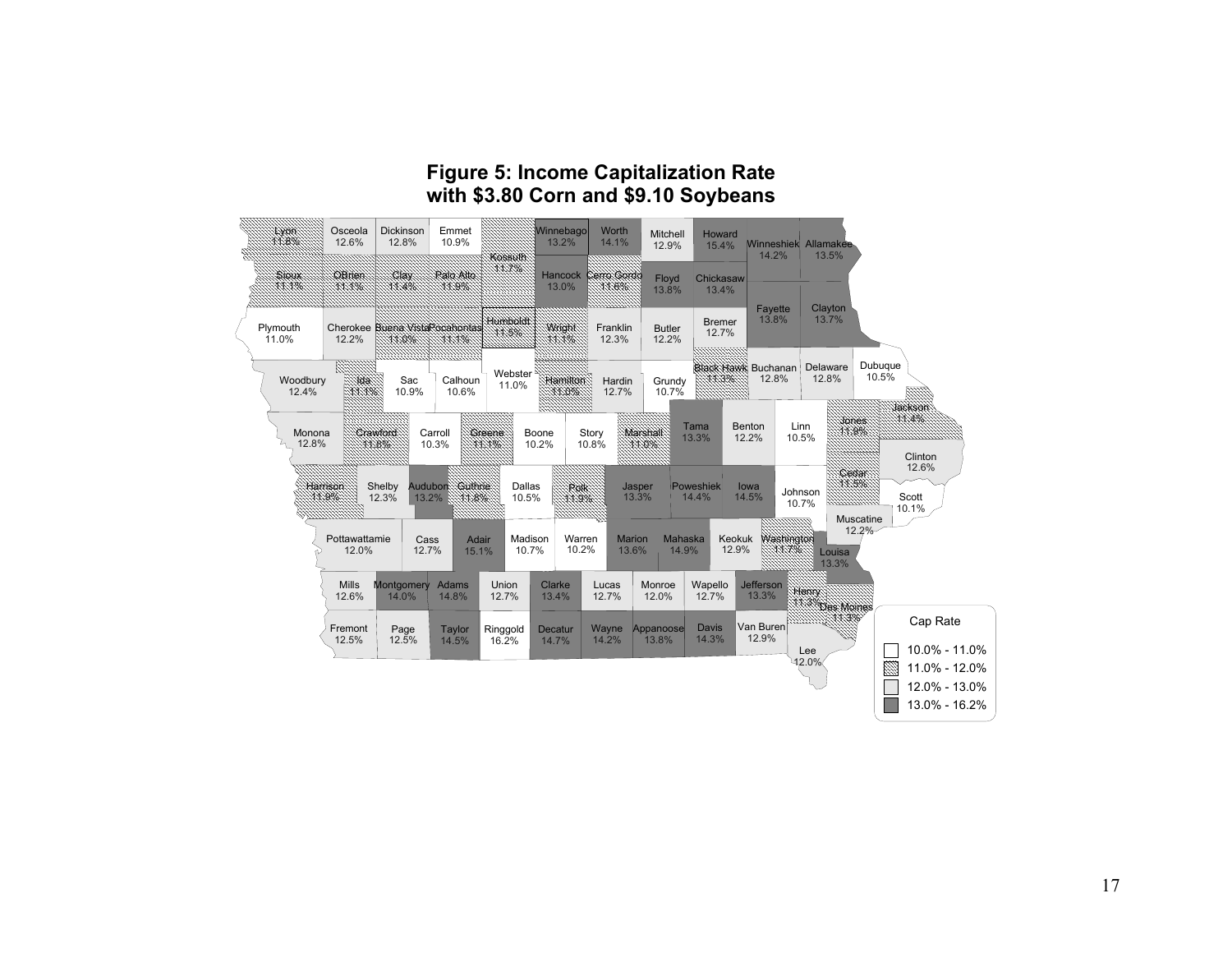| Lyon<br>\$40     | Osceola<br>\$42         | <b>Dickinson</b><br>\$43 | Emmet<br>\$48                           |                  | Winnebago<br>\$53 | Worth<br>\$49                      | Mitchell<br>\$43      | Howard<br>\$45        |                             |                         |                                     |                                  |
|------------------|-------------------------|--------------------------|-----------------------------------------|------------------|-------------------|------------------------------------|-----------------------|-----------------------|-----------------------------|-------------------------|-------------------------------------|----------------------------------|
| Sioux<br>\$43    | OBrien<br>\$43          | Clay<br>\$47             | Palo Alto<br>\$47                       | Kossuth<br>\$48  | \$49              | <b>Hancock Cerro Gordo</b><br>\$51 | Floyd<br>\$48         | Chickasaw<br>\$48     |                             |                         |                                     |                                  |
| Atustrivis       | \$41                    | \$44                     | Cherokee Buena Vista Pocahontas<br>\$45 | Humboldt<br>\$46 | Wright<br>\$49    | Franklin<br>\$51                   | <b>Butler</b><br>\$47 | <b>Bremer</b><br>\$46 | Fayette<br>\$47             |                         | stawon                              |                                  |
| Woodbury<br>\$42 | Ida<br>\$42             | Sac<br>\$41              | Calhoun<br>\$45                         | Webster<br>\$43  | Hamilton<br>\$45  | Hardin<br>\$48                     | Grundy<br>\$47        | \$49                  | Black Hawk Buchanan<br>\$46 | <b>Delaware</b><br>\$50 | Qubuque:                            | 1908/1560                        |
| <u> Mohoppy </u> |                         | Chawtond (               | <b>SANON</b><br>36.                     | Greene<br>\$42   | Boone<br>\$42     | Story<br>\$41                      | Marshall<br>\$46      | Tama<br>\$45          | Benton<br>\$46              | Linn<br>\$41            | Jones<br>\$47                       | Clinton                          |
|                  | oogiidikh               | Shelby<br>\$42<br>\$43   | Audubon<br>Guthine,                     | /sistiaci        |                   | Jasper<br>\$41                     |                       | Poweshiek<br>\$41     | lowa<br>\$42                | Johnson<br>\$41         | Cedar<br>\$51                       | \$51<br><b>Scott</b><br>\$51     |
|                  | <b>Antaliswattanion</b> | 7922                     | Adair<br>\$28                           | Madison<br>\$24  | Warren<br>\$28    | MahhisM                            | Mahaska<br>\$42       |                       | Keokuk<br>\$46              | Washington<br>\$46      | Muscatine<br>\$44<br>Louisa<br>\$48 |                                  |
|                  | alian                   | <b>Montbolick</b>        | amabh.                                  | Union<br>\$27    | Clarke<br>\$27    | Lucas<br>\$24                      | Monroe<br>\$18        |                       | <b>MARAHA MARAHAN</b>       | Henry<br>\$43           | Des Moines                          |                                  |
|                  | remon                   | Page<br>\$29             | (SWO)                                   | Ringgold<br>\$27 | Decatur<br>\$22   | Wayne<br>\$28                      | Appanoose<br>\$21     | Davis<br>\$24         | Van Buren<br>\$25           | 1991                    | \$44                                | <b>Dollars</b><br>$$15 - $30$    |
|                  |                         |                          |                                         |                  |                   |                                    |                       |                       |                             |                         |                                     | 11<br>$$30 - $40$<br>$$40 - $50$ |
|                  |                         |                          |                                         |                  |                   |                                    |                       |                       |                             |                         |                                     | $$50 - $60$                      |

# **Figure 6: Average Government Payments, 1995-2002**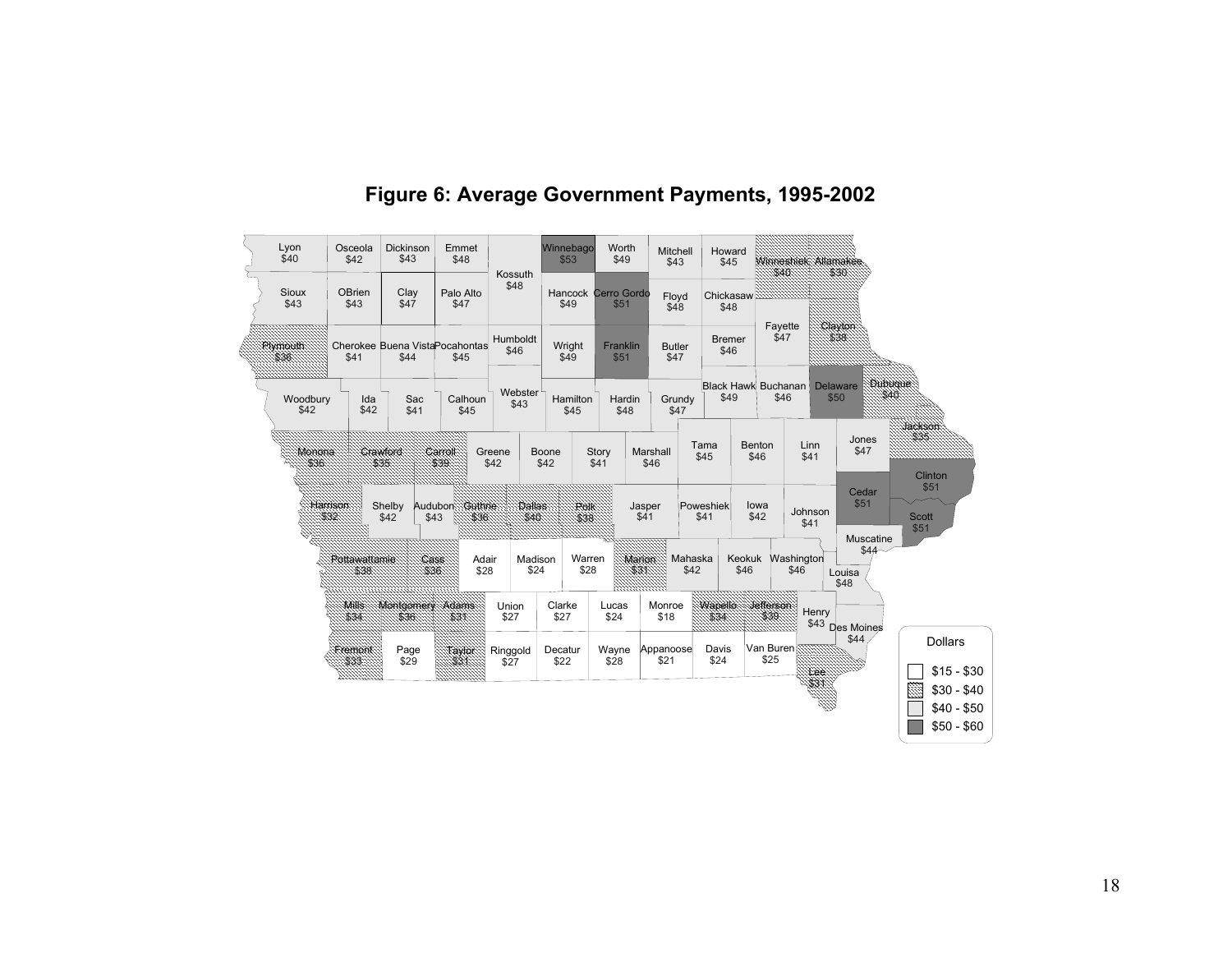| <b>Figure 7: Capitalized Value of Government Payments</b> |
|-----------------------------------------------------------|
| as a Percentage of the Land Value                         |

|                      |                                      | Dickinson<br>47%                 | <b>Emmet</b><br>56%                 | Kossuth                 | Winnebago<br>60%                | Worth<br>59%                  | Mitchell<br>47%                            | Howard<br>58%                          | Winneshiek Allamakee<br>46%                |                                                       |                                           |
|----------------------|--------------------------------------|----------------------------------|-------------------------------------|-------------------------|---------------------------------|-------------------------------|--------------------------------------------|----------------------------------------|--------------------------------------------|-------------------------------------------------------|-------------------------------------------|
| 46612.<br><b>AA%</b> | 09494                                | Clay<br>51%                      | Palo Alto<br>51%                    | 46%                     | 47%                             | Hancock Cerro Gordd<br>49%    | Floyd<br>51%                               | Chickasaw<br>54%                       |                                            |                                                       |                                           |
| Plymouth<br>38%      |                                      |                                  | Cherokee Buena VistaPocahontas      | Humboldt<br>49%         | Wright<br>48%                   | Franklin<br>49%               | Buder                                      | <b>Bremer</b><br>51%                   | Fayette<br>47%                             | Clayton<br>38%                                        |                                           |
| Woodbury<br>45%      | Ida<br>38%                           | Sac<br>39%                       | 海浪的旅<br><b>A369.</b>                | webster.<br><b>MAR</b>  | lootsidakki.<br>!///sessa////   | Hardin<br>47%                 | Grundy<br>39%                              | 45%                                    | Black Hawk Buchanan                        | Delaware<br>49%                                       | Dubuque<br>40%<br>11669561                |
| Monona<br>37%        | Harrison<br>35%                      | Crawford<br>36%<br>Shelby<br>46% | Carroll<br>37%<br>h6dabi<br>1904000 | 366666<br>Dallas<br>50% | 1999999<br><b>ROK</b>           | <b>Story.</b><br><b>Asges</b> | Marshall<br>46%                            | (himis).<br><b>Heineeninghi</b>        | <b>Benov</b><br>Linn<br>46%<br>lowa<br>47% | Jones<br>48%<br>Cedar<br>50%<br>hláéndló<br>snikaseum | 1661611.                                  |
|                      | Pottawattamie<br>40%<br>Mills<br>34% | Montgomery<br>51%                | 1929.<br><b>Addin</b><br>amaba      | //16816614<br>Mohek)    | Mahhahh<br>42%<br>Clarke<br>78% | hónání<br>Lucas<br>57%        | Mahaska<br>54%<br>19641644.<br><b>AARS</b> | <b>Keokuk</b><br>58%<br>Wapello<br>40% | Washington<br>52%<br>sjekkelenter          | Louisa<br>55%<br>Henry                                |                                           |
|                      | Hippippi)                            | 1999)<br>Mille                   | 海溪乡<br><b>AAR</b>                   | Ringgold<br>54%         | Decatur<br>63%                  | Wayne<br>59%                  | Appanoose<br>54%                           | Davis<br>49%                           | van Buidh<br>14.                           | 58% Des Moines<br>51%<br>Lee                          | Percentage<br>$0\% - 40\%$                |
|                      |                                      |                                  |                                     |                         |                                 |                               |                                            |                                        |                                            | 46%                                                   | W<br>40% - 45%<br>45% - 50%<br>50% - 100% |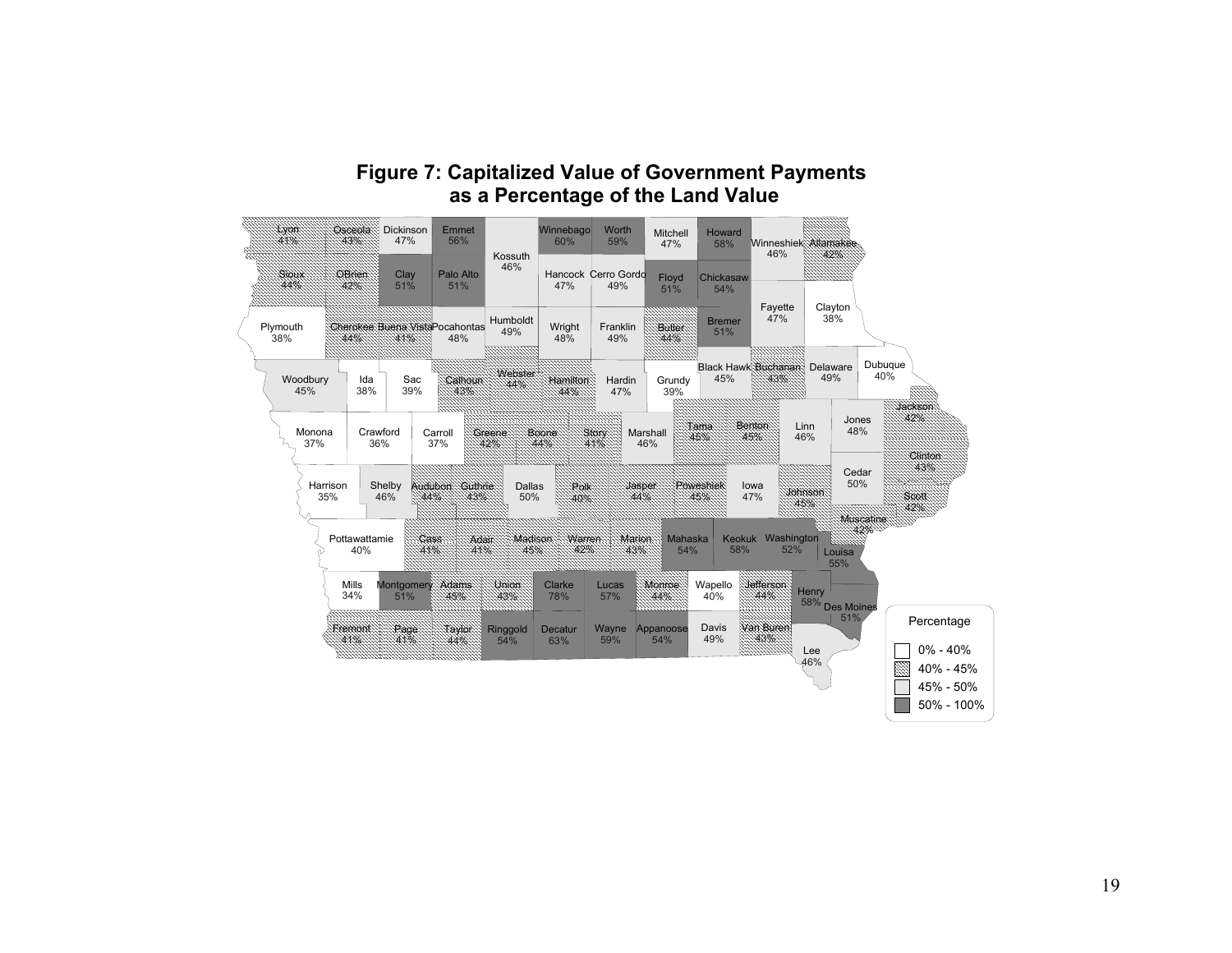#### **Appendix A**



# **Percent of Farmland\* in Corn, Soybeans**

\*Does not include land in building sites or woodlands.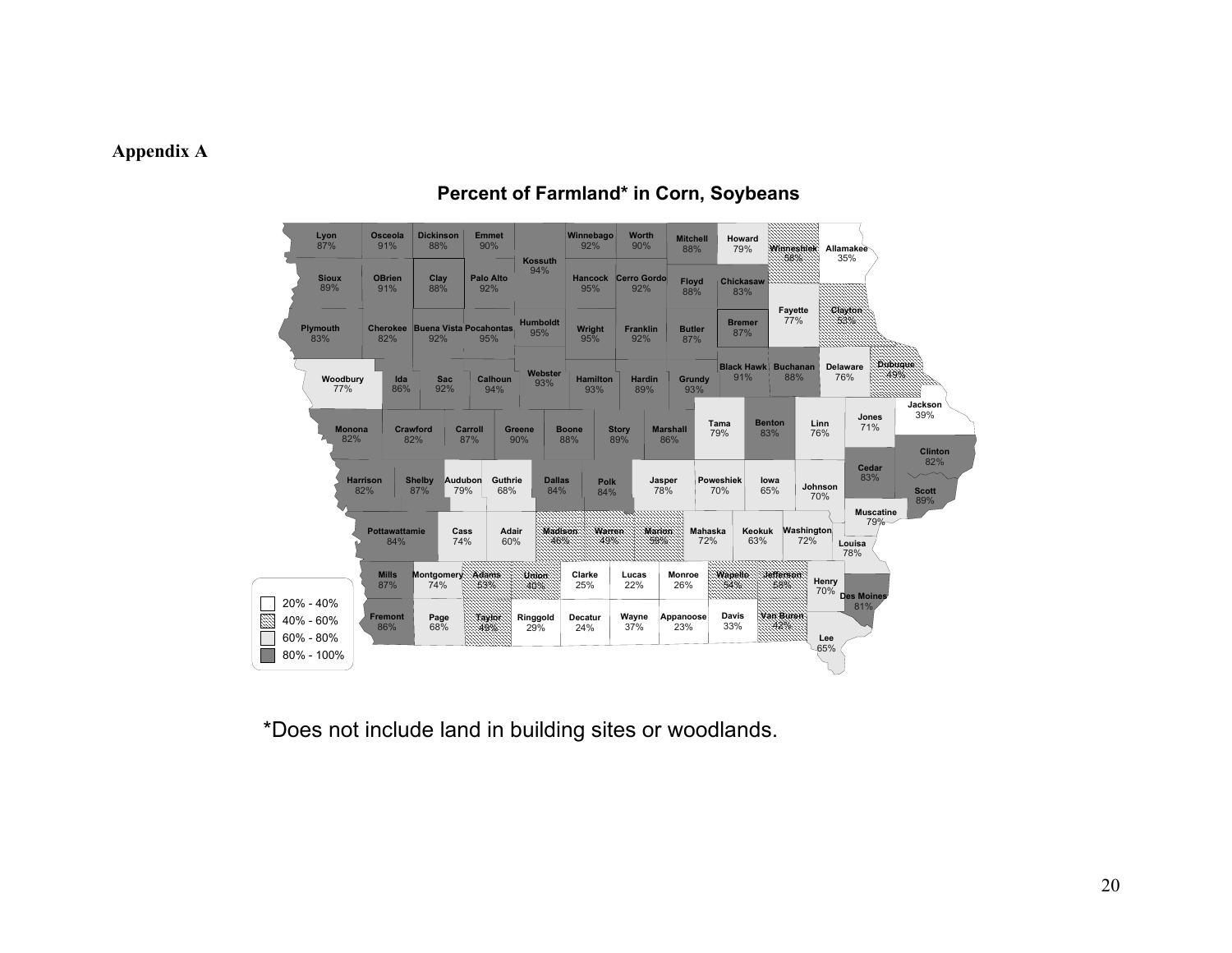

# **Percent of Farmland\* Idled, in Cover Crops, Unharvested, Failed, or Abandoned**

\*Does not include land in building sites or woodlands.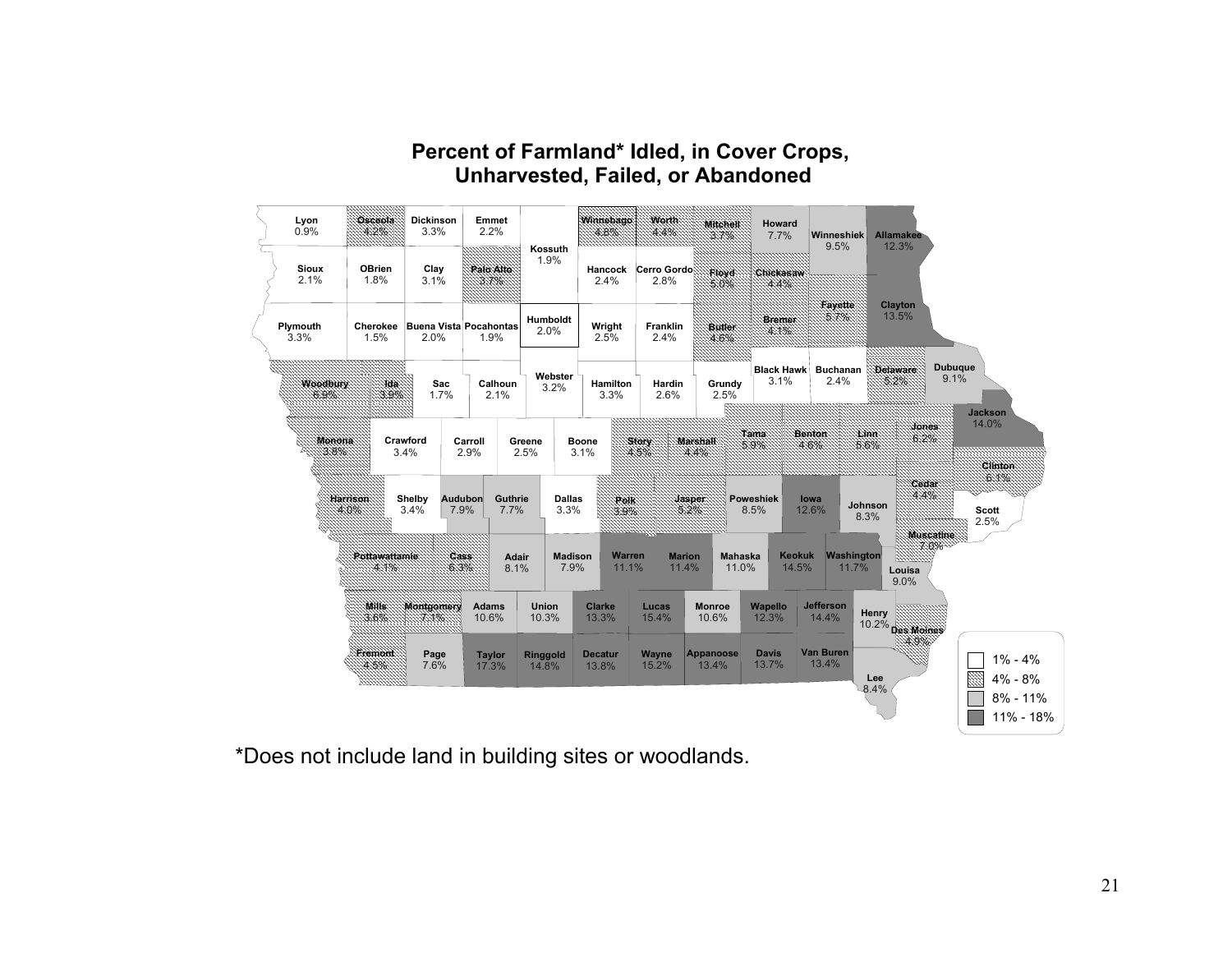

# **Percent of Farmland\* in Hay and Oats**

\*Does not include land in building sites or woodlands.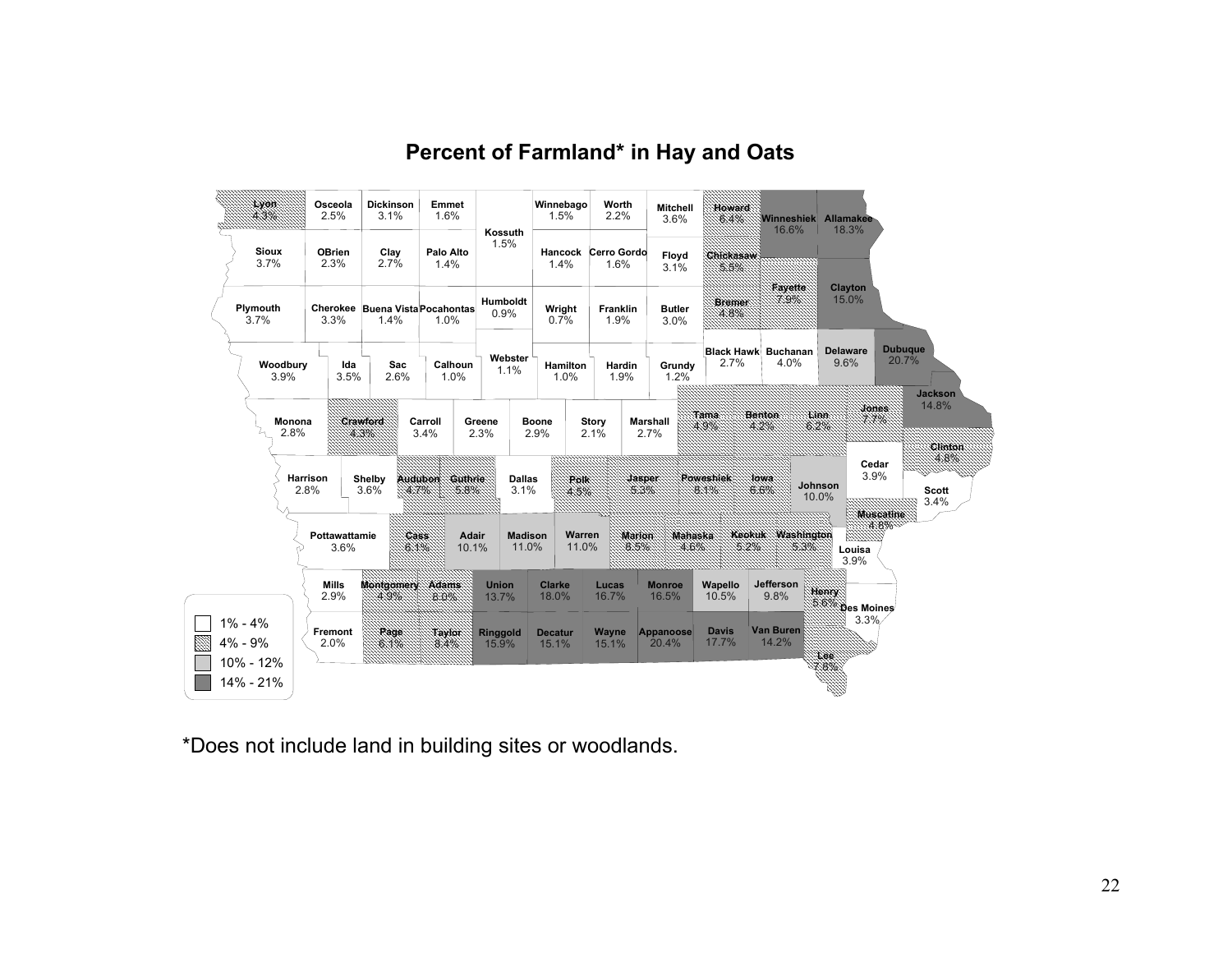

# **Percent of Farmland\* in Pasture\*\***

\*Does not include land in building sites or woodlands. \*\*Includes both woodland and rangeland pasture.